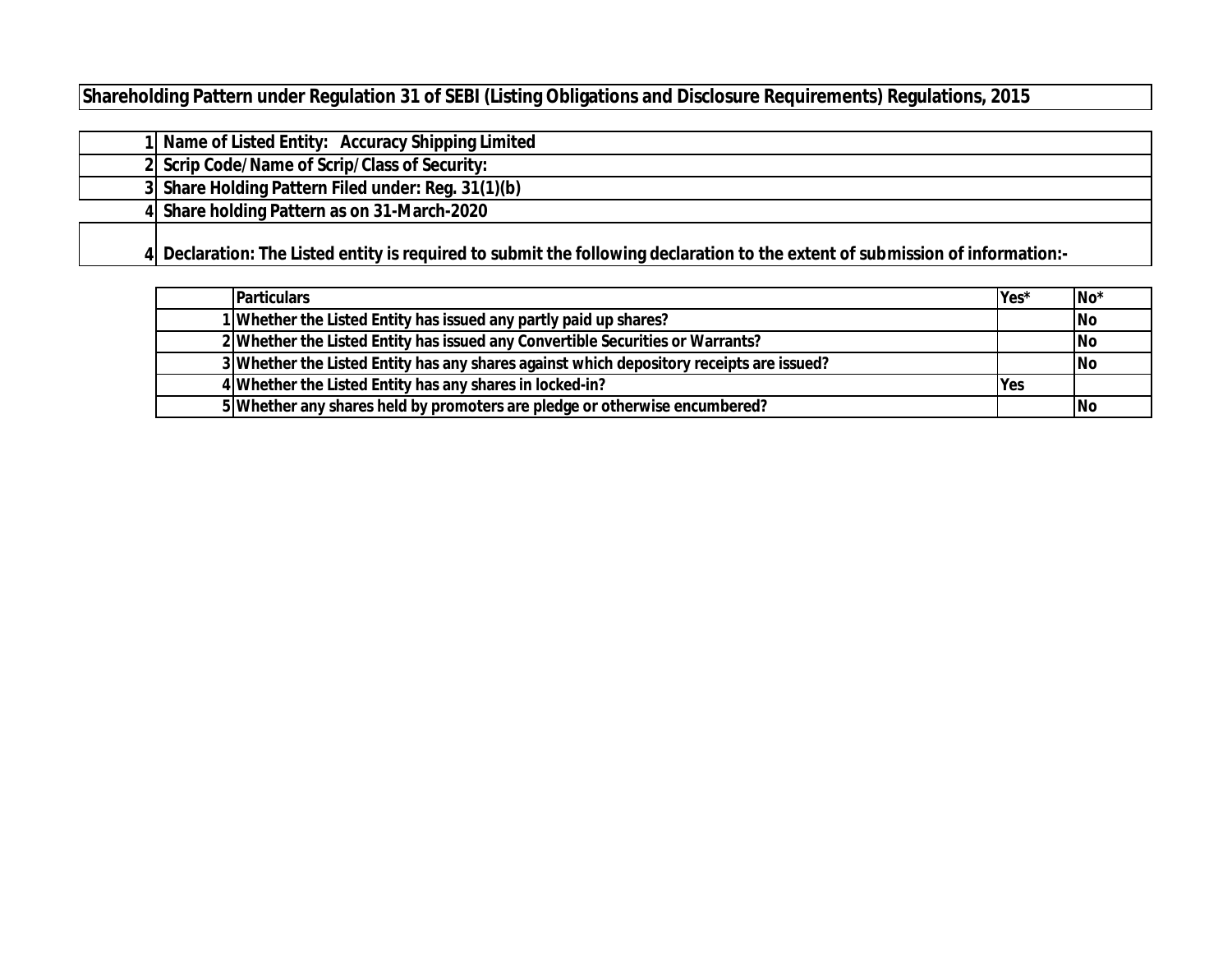### **Table I - Summary Statement holding of specified securities**

| Category | <b>Category of shareholder</b>                       | <b>Number</b> | No. of fully<br>paid up equity Partly<br>sharehold shares held | No. of<br>paid-up        | No. of<br>shares<br>underlyin  | Total nos.<br>shares held   | Sharehold Number of Voting Rights held in each class<br>of total<br>no. of | ing as a % of securities                                    |      |            |                                 | No. of<br><b>Shares</b><br>Underlyin %                                           | ing, as a                                                              | Sharehold Number of Locked in<br><b>Ishares</b> |                                                | <b>Number of Shares</b><br>pledged or otherwise<br>encumbered |                                                | <b>Number of</b><br>equity shares<br>heid in<br>dematerialise |
|----------|------------------------------------------------------|---------------|----------------------------------------------------------------|--------------------------|--------------------------------|-----------------------------|----------------------------------------------------------------------------|-------------------------------------------------------------|------|------------|---------------------------------|----------------------------------------------------------------------------------|------------------------------------------------------------------------|-------------------------------------------------|------------------------------------------------|---------------------------------------------------------------|------------------------------------------------|---------------------------------------------------------------|
|          |                                                      | ers           |                                                                | equity<br>shares<br>held | <b>Depositor</b><br>y Receipts |                             | shares<br>(calculate<br>d as per<br>SCRR,<br>1957)                         | <b>No of Voting Rights</b><br>Class eq: X Class eq: y Total |      |            | Total as a<br>% of<br>$(A+B+C)$ | Outstandi full<br>ng<br>convertibl n of<br>securities e<br>(including securities | assuming $\boxed{\mathsf{No}.(\mathsf{a})}$<br>conversio<br>convertibl |                                                 | As a % of<br>total<br><b>Shares</b><br>held(b) | No. (a)                                                       | As a % of<br>total<br><b>Shares</b><br>held(b) | d form                                                        |
| (1)      | (II)                                                 | (III)         | (IV)                                                           | $W$                      | (VI)                           | $(VII) =$<br>(IV)+(V)+ (VI) | (VIII) As a<br>% of<br>$(A+B+C2)$                                          |                                                             | (IX) |            |                                 | (x)                                                                              | (XI)=<br>$(VII)+(X)$<br>As a % of<br>$(A+R+C2)$                        | (XII)                                           |                                                | (XIII)                                                        |                                                | (XIV)                                                         |
| (A)      | Promoter & Promoter Group                            |               | 9477400                                                        |                          |                                | 9477400                     | 62.9477                                                                    | 9477400                                                     |      | 9477400    | 62.9477                         |                                                                                  | 62.9477                                                                | 3015000                                         | 31.8125                                        |                                                               | 0.0000                                         | 9477400                                                       |
| (B)      | Public                                               | 270           | 5578600                                                        |                          |                                | 5578600                     | 37.0523                                                                    | 5578600                                                     |      | 5578600    | 37.0523                         |                                                                                  | 37.0523                                                                |                                                 | 0.0000 NA                                      |                                                               | <b>NA</b>                                      | 5578600                                                       |
| 3        | <b>Non Promoter - Non Public</b>                     |               |                                                                |                          |                                |                             |                                                                            |                                                             |      |            |                                 |                                                                                  |                                                                        |                                                 | 0.0000 NA                                      |                                                               | <b>NA</b>                                      |                                                               |
| (C1)     | <b>Shares Underlying DRs</b>                         |               |                                                                |                          |                                |                             | 0.0000                                                                     |                                                             |      |            | 0.0000                          | 0 I                                                                              | 0.0000                                                                 |                                                 | 0.0000 NA                                      |                                                               | <b>INA</b>                                     |                                                               |
| (C2)     | <b>Shares Held By Employee Trust</b><br><b>Total</b> | 272           | 15056000                                                       |                          |                                | 15056000                    | 0.0000                                                                     | 100.0000 15056000                                           |      | 0 15056000 | 0.0000<br>100.0000              | 01                                                                               | 0.0000<br>0 100.0000                                                   | 3015000                                         | 0.0000 NA<br>20.0252                           |                                                               | <b>NA</b><br>0.0000                            | 15056000                                                      |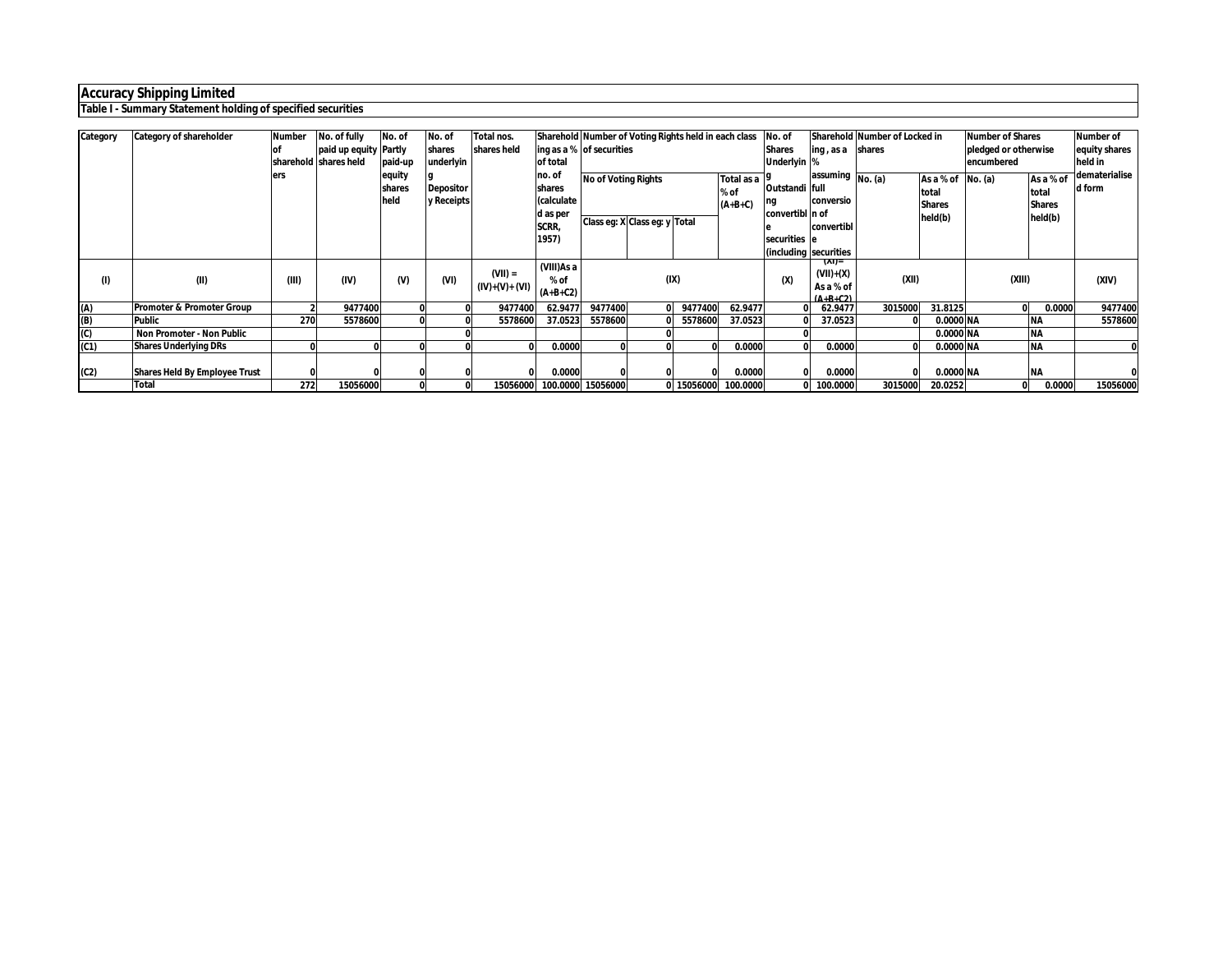**Table II - Statement showing shareholding pattern of the Promoter and Promoter Group**

|     | Category & Name of the<br>shareholders                          | Nos. of<br>ers | No. of fully<br>sharehold paid up equity paid-up<br>shares held | Partly<br>equity | No. of<br>shares<br>underlyin  | Total nos.<br>shares held    | Sharehold Number of Voting Rights held in each class<br>ing %<br>calculated | of securities                 |          |              |                                    | No. of<br><b>Shares</b><br>Underlyin % | ing, as a                                       | Sharehold Number of Locked in<br>shares |                                                        | <b>Number of Shares</b><br>pledged or otherwise<br>encumbered |                                                | <b>Number of</b><br>equity shares<br>held in |
|-----|-----------------------------------------------------------------|----------------|-----------------------------------------------------------------|------------------|--------------------------------|------------------------------|-----------------------------------------------------------------------------|-------------------------------|----------|--------------|------------------------------------|----------------------------------------|-------------------------------------------------|-----------------------------------------|--------------------------------------------------------|---------------------------------------------------------------|------------------------------------------------|----------------------------------------------|
|     |                                                                 |                |                                                                 | shares<br>held   | <b>Depositor</b><br>y Receipts |                              | as per<br>SCRR,<br>1957 As a<br>% of                                        | <b>No of Voting Rights</b>    |          |              | Total as a 19<br>% of<br>$(A+B+C)$ | Outstandi full<br>convertibl n of      | assuming No. (a)<br>conversio                   |                                         | As a % of No. (a)<br>total<br><b>Shares</b><br>held(b) |                                                               | As a % of<br>total<br><b>Shares</b><br>held(b) | dematerialise<br>d form                      |
|     |                                                                 |                |                                                                 |                  |                                |                              | $(A+B+C2)$                                                                  | Class eg: X Class eg: y Total |          |              |                                    | securities                             | convertibl<br>(includina Isecurities            |                                         |                                                        |                                                               |                                                |                                              |
|     | (1)                                                             | (III)          | (IV)                                                            | $(V)$            | (VI)                           | $(VII) =$<br>$(IV)+(V)+(VI)$ | (VIII) As a<br>% of<br>$(A+B+C2)$                                           |                               |          | (IX)         |                                    | (x)                                    | (XI)=<br>$(VII)+(X)$<br>As a % of<br>$(A+R+C2)$ | (XII)                                   |                                                        | (XIII)                                                        |                                                | (XIV)                                        |
|     | 1 Indian                                                        |                |                                                                 |                  |                                |                              |                                                                             |                               |          |              |                                    |                                        |                                                 |                                         |                                                        |                                                               |                                                |                                              |
|     | Individuals / Hindu Undivided                                   |                |                                                                 |                  |                                |                              |                                                                             |                               |          |              |                                    |                                        |                                                 |                                         |                                                        |                                                               |                                                |                                              |
| (a) | Family                                                          |                | 9477400                                                         | $\mathbf{0}$     |                                | 9477400                      | 62.9477                                                                     | 9477400                       |          | 9477400      | 62.9477                            |                                        | 62.9477                                         | 3015000                                 | 31.8125                                                |                                                               | 0.0000                                         | 9477400                                      |
|     | Vinay Dinanath Tripathi                                         |                | 5685400                                                         | $\Omega$         |                                | 5685400                      | 37.7617                                                                     | 5685400                       |          | 5685400      | 37.761                             |                                        | 37.7617                                         | 301500                                  | 53.0306                                                |                                                               | 0.0000                                         | 5685400                                      |
|     | Rama Vinay Tripathi                                             |                | 3792000                                                         | $\Omega$         |                                | 3792000                      | 25.1860                                                                     | 3792000                       |          | 3792000      | 25.1860                            |                                        | 25.1860                                         |                                         | 0.0000                                                 |                                                               | 0.0000                                         | 3792000                                      |
|     | Central Government / State                                      |                |                                                                 |                  |                                |                              |                                                                             |                               |          |              |                                    |                                        |                                                 |                                         |                                                        |                                                               |                                                |                                              |
| (b) | Government(s)                                                   |                |                                                                 |                  |                                |                              | 0.0000                                                                      |                               |          |              | 0.0000                             |                                        | 0.0000                                          |                                         | 0.0000                                                 | $\Omega$                                                      | 0.0000                                         |                                              |
| (c) | <b>Financial Institutions / Banks</b>                           | <sup>0</sup>   |                                                                 | $\mathbf{0}$     |                                |                              | 0.0000                                                                      | n                             |          |              | 0.0000                             |                                        | 0.0000                                          |                                         | 0.0000                                                 | $\Omega$                                                      | 0.0000                                         | <sup>0</sup>                                 |
| (d) | Any Other (Specify)                                             | <sup>0</sup>   |                                                                 | $\mathbf{0}$     |                                |                              | 0.0000                                                                      |                               |          |              | 0.0000                             |                                        | 0.0000                                          |                                         | 0.0000                                                 | $\Omega$                                                      | 0.0000                                         | $\Omega$                                     |
|     | Sub Total (A)(1)                                                |                | 9477400                                                         | $\Omega$         |                                | 9477400                      | 62.9477                                                                     | 9477400                       |          | 9477400      | 62.9477                            |                                        | 62.9477                                         | 3015000                                 | 31.8125                                                |                                                               | 0.0000                                         | 9477400                                      |
|     | 2 Foreian                                                       |                |                                                                 |                  |                                |                              |                                                                             |                               |          |              |                                    |                                        |                                                 |                                         |                                                        |                                                               |                                                |                                              |
| (a) | Individuals (Non-Resident<br>Individuals / Foreign Individuals) |                |                                                                 | 0                |                                |                              | 0.0000                                                                      | 0                             |          | $\mathsf{r}$ | 0.0000                             | $\Omega$                               | 0.0000                                          |                                         | 0.0000                                                 | $\Omega$                                                      | 0.0000                                         |                                              |
| (b) | Government                                                      | $\mathbf{0}$   |                                                                 | $\mathbf{0}$     |                                |                              | 0.0000                                                                      | $\Omega$                      |          |              | 0.0000                             |                                        | 0.0000                                          |                                         | 0.0000                                                 | $\mathbf 0$                                                   | 0.0000                                         | $\mathbf{0}$                                 |
| (c) | <b>Institutions</b>                                             | <sup>0</sup>   |                                                                 | $\mathbf{0}$     |                                |                              | 0.0000                                                                      | $\bf{0}$                      |          |              | 0.0000                             |                                        | 0.0000                                          |                                         | 0.0000                                                 | $\Omega$                                                      | 0.0000                                         | $\mathbf{0}$                                 |
| (d) | <b>Foreign Portfolio Investor</b>                               | <sup>0</sup>   |                                                                 | $\mathbf{0}$     |                                |                              | 0.0000                                                                      | $\Omega$                      |          |              | 0.0000                             |                                        | 0.0000                                          |                                         | 0.0000                                                 | $\mathbf{0}$                                                  | 0.0000                                         | $\mathbf{0}$                                 |
| (e) | Any Other (Specify)                                             | <sup>0</sup>   |                                                                 | $\mathbf{0}$     |                                |                              | 0.0000                                                                      | $\Omega$                      |          |              | 0.0000                             |                                        | 0.0000                                          |                                         | 0.0000                                                 | $\Omega$                                                      | 0.0000                                         |                                              |
|     | Sub Total (A)(2)                                                | $\mathbf{a}$   |                                                                 | $\mathbf{0}$     |                                |                              | 0.0000                                                                      | $\Omega$                      |          |              | 0.0000                             |                                        | 0.0000                                          |                                         | 0.0000                                                 |                                                               | 0.0000                                         |                                              |
|     | <b>Total Shareholding Of Promoter</b>                           |                |                                                                 |                  |                                |                              |                                                                             |                               |          |              |                                    |                                        |                                                 |                                         |                                                        |                                                               |                                                |                                              |
|     | And Promoter Group (A)=                                         |                |                                                                 |                  |                                |                              |                                                                             |                               |          |              |                                    |                                        |                                                 |                                         |                                                        |                                                               |                                                |                                              |
|     | $(A)(1)+(A)(2)$                                                 |                | 9477400                                                         | $\mathbf{0}$     | ΩI                             | 9477400                      |                                                                             | 62.9477 9477400               | $\Omega$ | 9477400      | 62.9477                            | $\Omega$                               | 62.9477                                         | 3015000                                 | 31.8125                                                |                                                               | 0.0000                                         | 9477400                                      |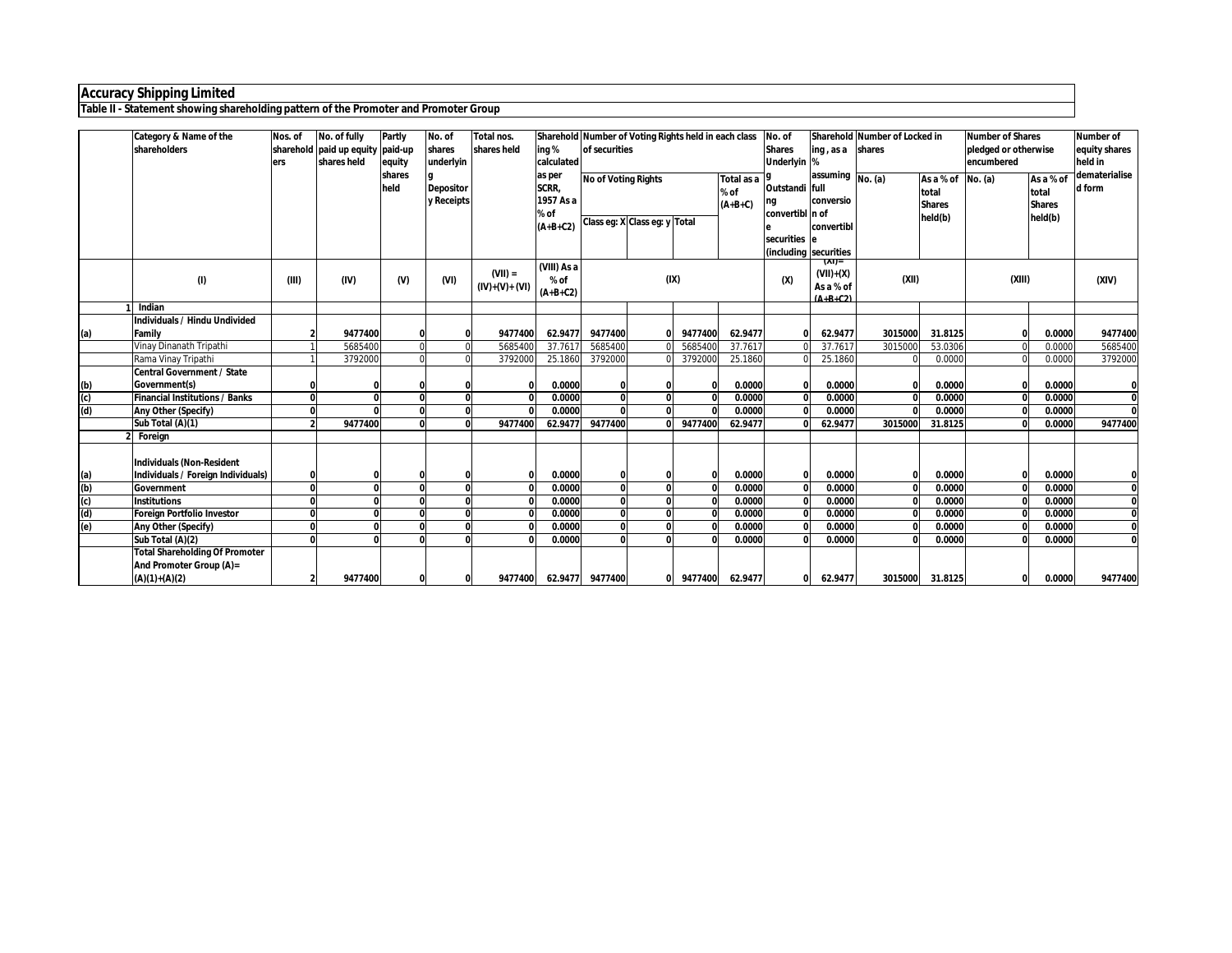**Table III - Statement showing shareholding pattern of the Public shareholder**

| Sharehold Number of Voting Rights held in each class<br>shareholders<br>sharehold paid up equity<br>paid-up<br>shares<br>shares held<br>ing %<br>of securities<br><b>Shares</b><br>shares<br>pledged or otherwise<br>equity shares<br>ing, as a<br>Underlyin %<br>shares held<br>underlyin<br>calculated<br>encumbered<br>held in<br>ers<br>equity<br>shares<br>dematerialise<br>as per<br>assuming No. (a)<br>As a % of<br><b>No of Voting Rights</b><br>Total as a<br>As a % of<br>No. (a)<br>held<br>SCRR,<br>Outstandi full<br>d form<br><b>Depositor</b><br>% of<br>total<br>total<br>y Receipts<br>1957 As a<br>conversio<br>ng<br>$(A+B+C)$<br><b>Shares</b><br><b>Shares</b><br>convertibl n of<br>% of<br>held(b)<br>held(b)<br>Class eg: X Class eg: y Total<br>$(A+B+C2)$<br>convertibl<br>securities<br>le<br>(including securities<br>(XI)=<br>(VIII) As a<br>$(VII) =$<br>$(VII)+(X)$<br>(IX)<br>(XIII)<br>(1)<br>(III)<br>(IV)<br>(VI)<br>(X)<br>(XII)<br>(XIV)<br>$(V)$<br>% of<br>$(IV)+(V)+(VI)$<br>As a % of<br>$(A+B+C2)$<br>$(A+R+C2)$<br>1 Institutions<br>0.0000<br>0.0000 NA<br><b>Mutual Fund</b><br>0.0000<br>$\mathbf{0}$<br>$\mathbf{0}$<br>0.0000<br><b>NA</b><br>(a)<br>0<br>$\mathbf 0$<br>$\mathbf{0}$<br>$\mathbf 0$<br>0<br>$\Omega$<br>$\Omega$<br>O<br>$\overline{0}$<br>0.0000<br>0.0000 NA<br>$\overline{\mathbf{0}}$<br>(b)<br><b>Venture Capital Funds</b><br><sub>0</sub><br>0.0000<br>$\mathbf{0}$<br>$\mathbf{0}$<br>0.0000<br><b>NA</b><br>$\mathbf{0}$<br>$\mathbf{0}$<br>O<br>577600<br>$\mathbf{0}$<br>577600<br>3.8363<br>577600<br>$\mathbf{0}$<br>577600<br>3.8363<br>$\mathbf{0}$<br>3.8363<br>0.0000 NA<br>577600<br>(c)<br><b>Alternate Investment Funds</b><br>$\overline{ }$<br>$\mathbf{0}$<br><b>NA</b><br>342400<br>2.2742<br>2.2742<br>342400<br>Micro Strategies Fund<br>342400<br>342400<br>2.2742<br>342400<br>0.0000 NA<br><b>NA</b><br>$\mathbf 0$<br>$\mathbf 0$<br>$\mathbf{0}$<br>$\overline{0}$<br>235200<br>235200<br>235200<br>$\mathbf 0$<br>235200<br>1.5622<br>235200<br>1.5622<br>1.5622<br>0.0000 NA<br>NA<br>la All Cap Fund<br><b>Foreign Venture Capital</b><br>0.0000<br><b>NA</b><br>0.0000<br>0.0000<br>0.0000 NA<br>(d)<br><b>Investors</b><br>$\mathbf 0$<br>$\bf{0}$<br>$\bf{0}$<br>$\Omega$<br>$\Omega$<br>1430400<br>1430400<br>1430400<br>1430400<br>9.5005<br>9.5005<br>(e)<br><b>Foreign Portfolio Investor</b><br>$\mathbf{0}$<br>9.5005<br>0.0000 NA<br><b>NA</b><br>1430400<br>$\Omega$<br>$\Omega$<br>U<br>Massachusetts Institute Of<br>1393600<br>9.2561<br>Technology<br>1393600<br>9.2561<br>1393600<br>1393600<br>9.2561<br>0.0000 NA<br><b>NA</b><br>1393600<br>$\Omega$<br>$\Omega$<br>0.0000<br>0.0000<br>0.0000<br>0.0000 NA<br><b>NA</b><br>(f)<br><b>Financial Institutions / Banks</b><br>O<br>$\mathbf{0}$<br>$\mathbf{0}$<br>$\bf{0}$<br>$\Omega$<br>$\bf{0}$<br>$\boldsymbol{0}$<br>$\overline{\mathbf{0}}$<br>$\overline{\mathbf{0}}$<br><b>NA</b><br>O<br>0.0000<br>$\mathbf{0}$<br>$\mathbf{0}$<br>0.0000<br>$\mathbf{0}$<br>0.0000<br>0.0000 NA<br><b>Insurance Companies</b><br>$\Omega$<br>(g)<br>0.0000<br>0.0000<br>0.0000<br>0.0000 NA<br><b>NA</b><br><b>Provident Funds/ Pension Funds</b><br>$\mathbf{0}$<br>$\mathbf 0$<br>(h)<br>$\mathbf 0$<br>$\Omega$<br>$\mathbf{0}$<br>0<br>$\overline{0}$<br>0.0000<br><b>NA</b><br>$\Omega$<br>$\mathbf{0}$<br>0.0000<br>$\mathbf{0}$<br>$\mathbf{0}$<br>0.0000<br>0.0000 NA<br>(i)<br>Any Other (Specify)<br>$\mathbf{0}$<br>2008000<br><b>NA</b><br>Sub Total (B)(1)<br>$\mathbf{0}$<br>2008000<br>13.3369<br>2008000<br>2008000<br>13.3369<br>$\mathbf{0}$<br>13.3369<br>0.0000 NA<br>2008000<br>$\Omega$<br>$\bf{0}$<br>O<br><b>Central Government/ State</b><br>Government(s)/ President of<br>2 India<br>Sub Total (B)(2)<br>0.0000<br>$\overline{0}$<br>0.0000<br>0.0000<br>0.0000 NA<br><b>NA</b><br>$\mathbf{0}$<br><sub>0</sub><br>$\mathbf{0}$<br>$\mathbf{0}$<br>0<br>$\mathbf{0}$<br>$\mathbf{0}$<br>$\Omega$<br>$\Omega$<br>O<br><b>Non-Institutions</b><br>(a)<br><b>Individuals</b><br>$\Omega$<br><b>NA</b><br><b>NA</b><br>i. Individual shareholders holding<br>nominal share capital up to Rs. 2<br>802000<br>lakhs.<br>210<br>802000<br>802000<br>5.3268<br>802000<br>5.3268<br>5.3268<br>0.0000 NA<br><b>NA</b><br>802000<br>$\mathbf 0$<br>$\mathbf{0}$<br>$\bf{0}$<br>$\bf{0}$<br>ii. Individual shareholders<br>holding nominal share capital in<br>excess of Rs. 2 lakhs.<br>1170800<br>1170800<br>7.7763<br>7.7763<br>0.0000 NA<br><b>NA</b><br>1170800<br>1170800<br>7.7763<br>1170800<br>$\bf{0}$<br>$\mathbf{0}$<br>0<br>$\bf{0}$<br>2.6567<br>400000<br>$\mathbf 0$<br>2.6567<br>400000<br>2.6567<br>0.0000 NA<br>400000<br>Manojsingh Jadoun<br>400000<br>400000<br>$\overline{0}$<br><b>NA</b><br>$\mathbf 0$<br>$\Omega$<br>2.2582<br>340000<br>340000<br>2.2582<br>340000<br>340000<br>2.2582<br>0.0000 NA<br>NA<br>340000<br>Sanjay Jhanwar<br>$\mathbf 0$<br>$\Omega$<br>$\overline{0}$<br>$\Omega$<br>$\overline{\mathbf{0}}$<br><b>NA</b><br><b>NBFCs registered with RBI</b><br>0.0000<br>$\bf{0}$<br>0.0000<br>0.0000<br>0.0000 NA<br>(b)<br>$\Omega$<br>$\mathbf 0$<br>ŋ<br>$\Omega$<br>$\mathbf{0}$<br>ō<br>$\mathbf{0}$<br><b>Trust Employee</b><br>$\mathbf{0}$<br>0.0000<br>$\mathbf{0}$<br>0.0000<br>$\mathbf{0}$<br>0.0000<br>0.0000 NA<br><b>NA</b><br><sub>0</sub><br>$\Omega$<br>$\mathbf{0}$<br>U<br><b>Overseas Depositories (holding</b><br>0.0000<br>0.0000<br>0.0000<br>0.0000 NA<br><b>NA</b><br>$\mathbf{0}$<br>DRs) (balancing figure)<br>$\mathbf 0$<br>(d)<br>$\mathbf 0$<br>$\mathbf{0}$<br>$\bf{0}$<br>(e)<br>47<br>1597800<br>1597800<br>10.6124<br>1597800<br>1597800<br>10.6124<br>10.6124<br>0.0000 NA<br><b>NA</b><br>1597800<br>Any Other (Specify)<br>$\mathbf{0}$<br>$\mathbf{0}$<br>0<br>$\mathbf{0}$<br>179200<br>$\overline{0}$<br>179200<br>179200<br>179200<br>1.1902<br>179200<br>1.1902<br>1.1902<br>0.0000 NA<br><b>NA</b><br><b>Trusts</b><br>$\mathbf{0}$<br>0<br>Pantomath Sabrimala Aif<br>Pantomath Sabrimala Sme<br>Growth Fund Series I<br>179200<br>179200<br>179200<br>179200<br>1.1902<br>179200<br>1.1902<br>1.1902<br>0.0000 NA<br>NA<br><b>Hindu Undivided Family</b><br>73600<br>$\mathbf{0}$<br>73600<br>0.4888<br>73600<br>73600<br>0.4888<br>0.4888<br>0.0000 NA<br><b>NA</b><br>73600<br>26<br>$\mathbf{0}$<br>$\mathbf{0}$<br>$\mathbf{0}$ | Category & Name of the | Nos. of | No. of fully | Partly | No. of | Total nos. |  |  | No. of | Sharehold Number of Locked in |  | <b>Number of Shares</b> | Number of |
|---------------------------------------------------------------------------------------------------------------------------------------------------------------------------------------------------------------------------------------------------------------------------------------------------------------------------------------------------------------------------------------------------------------------------------------------------------------------------------------------------------------------------------------------------------------------------------------------------------------------------------------------------------------------------------------------------------------------------------------------------------------------------------------------------------------------------------------------------------------------------------------------------------------------------------------------------------------------------------------------------------------------------------------------------------------------------------------------------------------------------------------------------------------------------------------------------------------------------------------------------------------------------------------------------------------------------------------------------------------------------------------------------------------------------------------------------------------------------------------------------------------------------------------------------------------------------------------------------------------------------------------------------------------------------------------------------------------------------------------------------------------------------------------------------------------------------------------------------------------------------------------------------------------------------------------------------------------------------------------------------------------------------------------------------------------------------------------------------------------------------------------------------------------------------------------------------------------------------------------------------------------------------------------------------------------------------------------------------------------------------------------------------------------------------------------------------------------------------------------------------------------------------------------------------------------------------------------------------------------------------------------------------------------------------------------------------------------------------------------------------------------------------------------------------------------------------------------------------------------------------------------------------------------------------------------------------------------------------------------------------------------------------------------------------------------------------------------------------------------------------------------------------------------------------------------------------------------------------------------------------------------------------------------------------------------------------------------------------------------------------------------------------------------------------------------------------------------------------------------------------------------------------------------------------------------------------------------------------------------------------------------------------------------------------------------------------------------------------------------------------------------------------------------------------------------------------------------------------------------------------------------------------------------------------------------------------------------------------------------------------------------------------------------------------------------------------------------------------------------------------------------------------------------------------------------------------------------------------------------------------------------------------------------------------------------------------------------------------------------------------------------------------------------------------------------------------------------------------------------------------------------------------------------------------------------------------------------------------------------------------------------------------------------------------------------------------------------------------------------------------------------------------------------------------------------------------------------------------------------------------------------------------------------------------------------------------------------------------------------------------------------------------------------------------------------------------------------------------------------------------------------------------------------------------------------------------------------------------------------------------------------------------------------------------------------------------------------------------------------------------------------------------------------------------------------------------------------------------------------------------------------------------------------------------------------------------------------------------------------------------------------------------------------------------------------------------------------------------------------------------------------------------------------------------------------------------------------------------------------------------------------------------------------------------------------------------------------------------------------------------------------------------------------------------------------------------------------------------------------------------------------------------------------------------------------------------------------------------------------------------------------------------------------------------------------------------------------------------------------------------------------------------------------|------------------------|---------|--------------|--------|--------|------------|--|--|--------|-------------------------------|--|-------------------------|-----------|
|                                                                                                                                                                                                                                                                                                                                                                                                                                                                                                                                                                                                                                                                                                                                                                                                                                                                                                                                                                                                                                                                                                                                                                                                                                                                                                                                                                                                                                                                                                                                                                                                                                                                                                                                                                                                                                                                                                                                                                                                                                                                                                                                                                                                                                                                                                                                                                                                                                                                                                                                                                                                                                                                                                                                                                                                                                                                                                                                                                                                                                                                                                                                                                                                                                                                                                                                                                                                                                                                                                                                                                                                                                                                                                                                                                                                                                                                                                                                                                                                                                                                                                                                                                                                                                                                                                                                                                                                                                                                                                                                                                                                                                                                                                                                                                                                                                                                                                                                                                                                                                                                                                                                                                                                                                                                                                                                                                                                                                                                                                                                                                                                                                                                                                                                                                                                                                                                                                                                                                                                                                                                                                                                                                                                                                                                                                                                                                                                               |                        |         |              |        |        |            |  |  |        |                               |  |                         |           |
|                                                                                                                                                                                                                                                                                                                                                                                                                                                                                                                                                                                                                                                                                                                                                                                                                                                                                                                                                                                                                                                                                                                                                                                                                                                                                                                                                                                                                                                                                                                                                                                                                                                                                                                                                                                                                                                                                                                                                                                                                                                                                                                                                                                                                                                                                                                                                                                                                                                                                                                                                                                                                                                                                                                                                                                                                                                                                                                                                                                                                                                                                                                                                                                                                                                                                                                                                                                                                                                                                                                                                                                                                                                                                                                                                                                                                                                                                                                                                                                                                                                                                                                                                                                                                                                                                                                                                                                                                                                                                                                                                                                                                                                                                                                                                                                                                                                                                                                                                                                                                                                                                                                                                                                                                                                                                                                                                                                                                                                                                                                                                                                                                                                                                                                                                                                                                                                                                                                                                                                                                                                                                                                                                                                                                                                                                                                                                                                                               |                        |         |              |        |        |            |  |  |        |                               |  |                         |           |
|                                                                                                                                                                                                                                                                                                                                                                                                                                                                                                                                                                                                                                                                                                                                                                                                                                                                                                                                                                                                                                                                                                                                                                                                                                                                                                                                                                                                                                                                                                                                                                                                                                                                                                                                                                                                                                                                                                                                                                                                                                                                                                                                                                                                                                                                                                                                                                                                                                                                                                                                                                                                                                                                                                                                                                                                                                                                                                                                                                                                                                                                                                                                                                                                                                                                                                                                                                                                                                                                                                                                                                                                                                                                                                                                                                                                                                                                                                                                                                                                                                                                                                                                                                                                                                                                                                                                                                                                                                                                                                                                                                                                                                                                                                                                                                                                                                                                                                                                                                                                                                                                                                                                                                                                                                                                                                                                                                                                                                                                                                                                                                                                                                                                                                                                                                                                                                                                                                                                                                                                                                                                                                                                                                                                                                                                                                                                                                                                               |                        |         |              |        |        |            |  |  |        |                               |  |                         |           |
|                                                                                                                                                                                                                                                                                                                                                                                                                                                                                                                                                                                                                                                                                                                                                                                                                                                                                                                                                                                                                                                                                                                                                                                                                                                                                                                                                                                                                                                                                                                                                                                                                                                                                                                                                                                                                                                                                                                                                                                                                                                                                                                                                                                                                                                                                                                                                                                                                                                                                                                                                                                                                                                                                                                                                                                                                                                                                                                                                                                                                                                                                                                                                                                                                                                                                                                                                                                                                                                                                                                                                                                                                                                                                                                                                                                                                                                                                                                                                                                                                                                                                                                                                                                                                                                                                                                                                                                                                                                                                                                                                                                                                                                                                                                                                                                                                                                                                                                                                                                                                                                                                                                                                                                                                                                                                                                                                                                                                                                                                                                                                                                                                                                                                                                                                                                                                                                                                                                                                                                                                                                                                                                                                                                                                                                                                                                                                                                                               |                        |         |              |        |        |            |  |  |        |                               |  |                         |           |
|                                                                                                                                                                                                                                                                                                                                                                                                                                                                                                                                                                                                                                                                                                                                                                                                                                                                                                                                                                                                                                                                                                                                                                                                                                                                                                                                                                                                                                                                                                                                                                                                                                                                                                                                                                                                                                                                                                                                                                                                                                                                                                                                                                                                                                                                                                                                                                                                                                                                                                                                                                                                                                                                                                                                                                                                                                                                                                                                                                                                                                                                                                                                                                                                                                                                                                                                                                                                                                                                                                                                                                                                                                                                                                                                                                                                                                                                                                                                                                                                                                                                                                                                                                                                                                                                                                                                                                                                                                                                                                                                                                                                                                                                                                                                                                                                                                                                                                                                                                                                                                                                                                                                                                                                                                                                                                                                                                                                                                                                                                                                                                                                                                                                                                                                                                                                                                                                                                                                                                                                                                                                                                                                                                                                                                                                                                                                                                                                               |                        |         |              |        |        |            |  |  |        |                               |  |                         |           |
|                                                                                                                                                                                                                                                                                                                                                                                                                                                                                                                                                                                                                                                                                                                                                                                                                                                                                                                                                                                                                                                                                                                                                                                                                                                                                                                                                                                                                                                                                                                                                                                                                                                                                                                                                                                                                                                                                                                                                                                                                                                                                                                                                                                                                                                                                                                                                                                                                                                                                                                                                                                                                                                                                                                                                                                                                                                                                                                                                                                                                                                                                                                                                                                                                                                                                                                                                                                                                                                                                                                                                                                                                                                                                                                                                                                                                                                                                                                                                                                                                                                                                                                                                                                                                                                                                                                                                                                                                                                                                                                                                                                                                                                                                                                                                                                                                                                                                                                                                                                                                                                                                                                                                                                                                                                                                                                                                                                                                                                                                                                                                                                                                                                                                                                                                                                                                                                                                                                                                                                                                                                                                                                                                                                                                                                                                                                                                                                                               |                        |         |              |        |        |            |  |  |        |                               |  |                         |           |
|                                                                                                                                                                                                                                                                                                                                                                                                                                                                                                                                                                                                                                                                                                                                                                                                                                                                                                                                                                                                                                                                                                                                                                                                                                                                                                                                                                                                                                                                                                                                                                                                                                                                                                                                                                                                                                                                                                                                                                                                                                                                                                                                                                                                                                                                                                                                                                                                                                                                                                                                                                                                                                                                                                                                                                                                                                                                                                                                                                                                                                                                                                                                                                                                                                                                                                                                                                                                                                                                                                                                                                                                                                                                                                                                                                                                                                                                                                                                                                                                                                                                                                                                                                                                                                                                                                                                                                                                                                                                                                                                                                                                                                                                                                                                                                                                                                                                                                                                                                                                                                                                                                                                                                                                                                                                                                                                                                                                                                                                                                                                                                                                                                                                                                                                                                                                                                                                                                                                                                                                                                                                                                                                                                                                                                                                                                                                                                                                               |                        |         |              |        |        |            |  |  |        |                               |  |                         |           |
|                                                                                                                                                                                                                                                                                                                                                                                                                                                                                                                                                                                                                                                                                                                                                                                                                                                                                                                                                                                                                                                                                                                                                                                                                                                                                                                                                                                                                                                                                                                                                                                                                                                                                                                                                                                                                                                                                                                                                                                                                                                                                                                                                                                                                                                                                                                                                                                                                                                                                                                                                                                                                                                                                                                                                                                                                                                                                                                                                                                                                                                                                                                                                                                                                                                                                                                                                                                                                                                                                                                                                                                                                                                                                                                                                                                                                                                                                                                                                                                                                                                                                                                                                                                                                                                                                                                                                                                                                                                                                                                                                                                                                                                                                                                                                                                                                                                                                                                                                                                                                                                                                                                                                                                                                                                                                                                                                                                                                                                                                                                                                                                                                                                                                                                                                                                                                                                                                                                                                                                                                                                                                                                                                                                                                                                                                                                                                                                                               |                        |         |              |        |        |            |  |  |        |                               |  |                         |           |
|                                                                                                                                                                                                                                                                                                                                                                                                                                                                                                                                                                                                                                                                                                                                                                                                                                                                                                                                                                                                                                                                                                                                                                                                                                                                                                                                                                                                                                                                                                                                                                                                                                                                                                                                                                                                                                                                                                                                                                                                                                                                                                                                                                                                                                                                                                                                                                                                                                                                                                                                                                                                                                                                                                                                                                                                                                                                                                                                                                                                                                                                                                                                                                                                                                                                                                                                                                                                                                                                                                                                                                                                                                                                                                                                                                                                                                                                                                                                                                                                                                                                                                                                                                                                                                                                                                                                                                                                                                                                                                                                                                                                                                                                                                                                                                                                                                                                                                                                                                                                                                                                                                                                                                                                                                                                                                                                                                                                                                                                                                                                                                                                                                                                                                                                                                                                                                                                                                                                                                                                                                                                                                                                                                                                                                                                                                                                                                                                               |                        |         |              |        |        |            |  |  |        |                               |  |                         |           |
|                                                                                                                                                                                                                                                                                                                                                                                                                                                                                                                                                                                                                                                                                                                                                                                                                                                                                                                                                                                                                                                                                                                                                                                                                                                                                                                                                                                                                                                                                                                                                                                                                                                                                                                                                                                                                                                                                                                                                                                                                                                                                                                                                                                                                                                                                                                                                                                                                                                                                                                                                                                                                                                                                                                                                                                                                                                                                                                                                                                                                                                                                                                                                                                                                                                                                                                                                                                                                                                                                                                                                                                                                                                                                                                                                                                                                                                                                                                                                                                                                                                                                                                                                                                                                                                                                                                                                                                                                                                                                                                                                                                                                                                                                                                                                                                                                                                                                                                                                                                                                                                                                                                                                                                                                                                                                                                                                                                                                                                                                                                                                                                                                                                                                                                                                                                                                                                                                                                                                                                                                                                                                                                                                                                                                                                                                                                                                                                                               |                        |         |              |        |        |            |  |  |        |                               |  |                         |           |
|                                                                                                                                                                                                                                                                                                                                                                                                                                                                                                                                                                                                                                                                                                                                                                                                                                                                                                                                                                                                                                                                                                                                                                                                                                                                                                                                                                                                                                                                                                                                                                                                                                                                                                                                                                                                                                                                                                                                                                                                                                                                                                                                                                                                                                                                                                                                                                                                                                                                                                                                                                                                                                                                                                                                                                                                                                                                                                                                                                                                                                                                                                                                                                                                                                                                                                                                                                                                                                                                                                                                                                                                                                                                                                                                                                                                                                                                                                                                                                                                                                                                                                                                                                                                                                                                                                                                                                                                                                                                                                                                                                                                                                                                                                                                                                                                                                                                                                                                                                                                                                                                                                                                                                                                                                                                                                                                                                                                                                                                                                                                                                                                                                                                                                                                                                                                                                                                                                                                                                                                                                                                                                                                                                                                                                                                                                                                                                                                               |                        |         |              |        |        |            |  |  |        |                               |  |                         |           |
|                                                                                                                                                                                                                                                                                                                                                                                                                                                                                                                                                                                                                                                                                                                                                                                                                                                                                                                                                                                                                                                                                                                                                                                                                                                                                                                                                                                                                                                                                                                                                                                                                                                                                                                                                                                                                                                                                                                                                                                                                                                                                                                                                                                                                                                                                                                                                                                                                                                                                                                                                                                                                                                                                                                                                                                                                                                                                                                                                                                                                                                                                                                                                                                                                                                                                                                                                                                                                                                                                                                                                                                                                                                                                                                                                                                                                                                                                                                                                                                                                                                                                                                                                                                                                                                                                                                                                                                                                                                                                                                                                                                                                                                                                                                                                                                                                                                                                                                                                                                                                                                                                                                                                                                                                                                                                                                                                                                                                                                                                                                                                                                                                                                                                                                                                                                                                                                                                                                                                                                                                                                                                                                                                                                                                                                                                                                                                                                                               |                        |         |              |        |        |            |  |  |        |                               |  |                         |           |
|                                                                                                                                                                                                                                                                                                                                                                                                                                                                                                                                                                                                                                                                                                                                                                                                                                                                                                                                                                                                                                                                                                                                                                                                                                                                                                                                                                                                                                                                                                                                                                                                                                                                                                                                                                                                                                                                                                                                                                                                                                                                                                                                                                                                                                                                                                                                                                                                                                                                                                                                                                                                                                                                                                                                                                                                                                                                                                                                                                                                                                                                                                                                                                                                                                                                                                                                                                                                                                                                                                                                                                                                                                                                                                                                                                                                                                                                                                                                                                                                                                                                                                                                                                                                                                                                                                                                                                                                                                                                                                                                                                                                                                                                                                                                                                                                                                                                                                                                                                                                                                                                                                                                                                                                                                                                                                                                                                                                                                                                                                                                                                                                                                                                                                                                                                                                                                                                                                                                                                                                                                                                                                                                                                                                                                                                                                                                                                                                               |                        |         |              |        |        |            |  |  |        |                               |  |                         |           |
|                                                                                                                                                                                                                                                                                                                                                                                                                                                                                                                                                                                                                                                                                                                                                                                                                                                                                                                                                                                                                                                                                                                                                                                                                                                                                                                                                                                                                                                                                                                                                                                                                                                                                                                                                                                                                                                                                                                                                                                                                                                                                                                                                                                                                                                                                                                                                                                                                                                                                                                                                                                                                                                                                                                                                                                                                                                                                                                                                                                                                                                                                                                                                                                                                                                                                                                                                                                                                                                                                                                                                                                                                                                                                                                                                                                                                                                                                                                                                                                                                                                                                                                                                                                                                                                                                                                                                                                                                                                                                                                                                                                                                                                                                                                                                                                                                                                                                                                                                                                                                                                                                                                                                                                                                                                                                                                                                                                                                                                                                                                                                                                                                                                                                                                                                                                                                                                                                                                                                                                                                                                                                                                                                                                                                                                                                                                                                                                                               |                        |         |              |        |        |            |  |  |        |                               |  |                         |           |
|                                                                                                                                                                                                                                                                                                                                                                                                                                                                                                                                                                                                                                                                                                                                                                                                                                                                                                                                                                                                                                                                                                                                                                                                                                                                                                                                                                                                                                                                                                                                                                                                                                                                                                                                                                                                                                                                                                                                                                                                                                                                                                                                                                                                                                                                                                                                                                                                                                                                                                                                                                                                                                                                                                                                                                                                                                                                                                                                                                                                                                                                                                                                                                                                                                                                                                                                                                                                                                                                                                                                                                                                                                                                                                                                                                                                                                                                                                                                                                                                                                                                                                                                                                                                                                                                                                                                                                                                                                                                                                                                                                                                                                                                                                                                                                                                                                                                                                                                                                                                                                                                                                                                                                                                                                                                                                                                                                                                                                                                                                                                                                                                                                                                                                                                                                                                                                                                                                                                                                                                                                                                                                                                                                                                                                                                                                                                                                                                               |                        |         |              |        |        |            |  |  |        |                               |  |                         |           |
|                                                                                                                                                                                                                                                                                                                                                                                                                                                                                                                                                                                                                                                                                                                                                                                                                                                                                                                                                                                                                                                                                                                                                                                                                                                                                                                                                                                                                                                                                                                                                                                                                                                                                                                                                                                                                                                                                                                                                                                                                                                                                                                                                                                                                                                                                                                                                                                                                                                                                                                                                                                                                                                                                                                                                                                                                                                                                                                                                                                                                                                                                                                                                                                                                                                                                                                                                                                                                                                                                                                                                                                                                                                                                                                                                                                                                                                                                                                                                                                                                                                                                                                                                                                                                                                                                                                                                                                                                                                                                                                                                                                                                                                                                                                                                                                                                                                                                                                                                                                                                                                                                                                                                                                                                                                                                                                                                                                                                                                                                                                                                                                                                                                                                                                                                                                                                                                                                                                                                                                                                                                                                                                                                                                                                                                                                                                                                                                                               |                        |         |              |        |        |            |  |  |        |                               |  |                         |           |
|                                                                                                                                                                                                                                                                                                                                                                                                                                                                                                                                                                                                                                                                                                                                                                                                                                                                                                                                                                                                                                                                                                                                                                                                                                                                                                                                                                                                                                                                                                                                                                                                                                                                                                                                                                                                                                                                                                                                                                                                                                                                                                                                                                                                                                                                                                                                                                                                                                                                                                                                                                                                                                                                                                                                                                                                                                                                                                                                                                                                                                                                                                                                                                                                                                                                                                                                                                                                                                                                                                                                                                                                                                                                                                                                                                                                                                                                                                                                                                                                                                                                                                                                                                                                                                                                                                                                                                                                                                                                                                                                                                                                                                                                                                                                                                                                                                                                                                                                                                                                                                                                                                                                                                                                                                                                                                                                                                                                                                                                                                                                                                                                                                                                                                                                                                                                                                                                                                                                                                                                                                                                                                                                                                                                                                                                                                                                                                                                               |                        |         |              |        |        |            |  |  |        |                               |  |                         |           |
|                                                                                                                                                                                                                                                                                                                                                                                                                                                                                                                                                                                                                                                                                                                                                                                                                                                                                                                                                                                                                                                                                                                                                                                                                                                                                                                                                                                                                                                                                                                                                                                                                                                                                                                                                                                                                                                                                                                                                                                                                                                                                                                                                                                                                                                                                                                                                                                                                                                                                                                                                                                                                                                                                                                                                                                                                                                                                                                                                                                                                                                                                                                                                                                                                                                                                                                                                                                                                                                                                                                                                                                                                                                                                                                                                                                                                                                                                                                                                                                                                                                                                                                                                                                                                                                                                                                                                                                                                                                                                                                                                                                                                                                                                                                                                                                                                                                                                                                                                                                                                                                                                                                                                                                                                                                                                                                                                                                                                                                                                                                                                                                                                                                                                                                                                                                                                                                                                                                                                                                                                                                                                                                                                                                                                                                                                                                                                                                                               |                        |         |              |        |        |            |  |  |        |                               |  |                         |           |
|                                                                                                                                                                                                                                                                                                                                                                                                                                                                                                                                                                                                                                                                                                                                                                                                                                                                                                                                                                                                                                                                                                                                                                                                                                                                                                                                                                                                                                                                                                                                                                                                                                                                                                                                                                                                                                                                                                                                                                                                                                                                                                                                                                                                                                                                                                                                                                                                                                                                                                                                                                                                                                                                                                                                                                                                                                                                                                                                                                                                                                                                                                                                                                                                                                                                                                                                                                                                                                                                                                                                                                                                                                                                                                                                                                                                                                                                                                                                                                                                                                                                                                                                                                                                                                                                                                                                                                                                                                                                                                                                                                                                                                                                                                                                                                                                                                                                                                                                                                                                                                                                                                                                                                                                                                                                                                                                                                                                                                                                                                                                                                                                                                                                                                                                                                                                                                                                                                                                                                                                                                                                                                                                                                                                                                                                                                                                                                                                               |                        |         |              |        |        |            |  |  |        |                               |  |                         |           |
|                                                                                                                                                                                                                                                                                                                                                                                                                                                                                                                                                                                                                                                                                                                                                                                                                                                                                                                                                                                                                                                                                                                                                                                                                                                                                                                                                                                                                                                                                                                                                                                                                                                                                                                                                                                                                                                                                                                                                                                                                                                                                                                                                                                                                                                                                                                                                                                                                                                                                                                                                                                                                                                                                                                                                                                                                                                                                                                                                                                                                                                                                                                                                                                                                                                                                                                                                                                                                                                                                                                                                                                                                                                                                                                                                                                                                                                                                                                                                                                                                                                                                                                                                                                                                                                                                                                                                                                                                                                                                                                                                                                                                                                                                                                                                                                                                                                                                                                                                                                                                                                                                                                                                                                                                                                                                                                                                                                                                                                                                                                                                                                                                                                                                                                                                                                                                                                                                                                                                                                                                                                                                                                                                                                                                                                                                                                                                                                                               |                        |         |              |        |        |            |  |  |        |                               |  |                         |           |
|                                                                                                                                                                                                                                                                                                                                                                                                                                                                                                                                                                                                                                                                                                                                                                                                                                                                                                                                                                                                                                                                                                                                                                                                                                                                                                                                                                                                                                                                                                                                                                                                                                                                                                                                                                                                                                                                                                                                                                                                                                                                                                                                                                                                                                                                                                                                                                                                                                                                                                                                                                                                                                                                                                                                                                                                                                                                                                                                                                                                                                                                                                                                                                                                                                                                                                                                                                                                                                                                                                                                                                                                                                                                                                                                                                                                                                                                                                                                                                                                                                                                                                                                                                                                                                                                                                                                                                                                                                                                                                                                                                                                                                                                                                                                                                                                                                                                                                                                                                                                                                                                                                                                                                                                                                                                                                                                                                                                                                                                                                                                                                                                                                                                                                                                                                                                                                                                                                                                                                                                                                                                                                                                                                                                                                                                                                                                                                                                               |                        |         |              |        |        |            |  |  |        |                               |  |                         |           |
|                                                                                                                                                                                                                                                                                                                                                                                                                                                                                                                                                                                                                                                                                                                                                                                                                                                                                                                                                                                                                                                                                                                                                                                                                                                                                                                                                                                                                                                                                                                                                                                                                                                                                                                                                                                                                                                                                                                                                                                                                                                                                                                                                                                                                                                                                                                                                                                                                                                                                                                                                                                                                                                                                                                                                                                                                                                                                                                                                                                                                                                                                                                                                                                                                                                                                                                                                                                                                                                                                                                                                                                                                                                                                                                                                                                                                                                                                                                                                                                                                                                                                                                                                                                                                                                                                                                                                                                                                                                                                                                                                                                                                                                                                                                                                                                                                                                                                                                                                                                                                                                                                                                                                                                                                                                                                                                                                                                                                                                                                                                                                                                                                                                                                                                                                                                                                                                                                                                                                                                                                                                                                                                                                                                                                                                                                                                                                                                                               |                        |         |              |        |        |            |  |  |        |                               |  |                         |           |
|                                                                                                                                                                                                                                                                                                                                                                                                                                                                                                                                                                                                                                                                                                                                                                                                                                                                                                                                                                                                                                                                                                                                                                                                                                                                                                                                                                                                                                                                                                                                                                                                                                                                                                                                                                                                                                                                                                                                                                                                                                                                                                                                                                                                                                                                                                                                                                                                                                                                                                                                                                                                                                                                                                                                                                                                                                                                                                                                                                                                                                                                                                                                                                                                                                                                                                                                                                                                                                                                                                                                                                                                                                                                                                                                                                                                                                                                                                                                                                                                                                                                                                                                                                                                                                                                                                                                                                                                                                                                                                                                                                                                                                                                                                                                                                                                                                                                                                                                                                                                                                                                                                                                                                                                                                                                                                                                                                                                                                                                                                                                                                                                                                                                                                                                                                                                                                                                                                                                                                                                                                                                                                                                                                                                                                                                                                                                                                                                               |                        |         |              |        |        |            |  |  |        |                               |  |                         |           |
|                                                                                                                                                                                                                                                                                                                                                                                                                                                                                                                                                                                                                                                                                                                                                                                                                                                                                                                                                                                                                                                                                                                                                                                                                                                                                                                                                                                                                                                                                                                                                                                                                                                                                                                                                                                                                                                                                                                                                                                                                                                                                                                                                                                                                                                                                                                                                                                                                                                                                                                                                                                                                                                                                                                                                                                                                                                                                                                                                                                                                                                                                                                                                                                                                                                                                                                                                                                                                                                                                                                                                                                                                                                                                                                                                                                                                                                                                                                                                                                                                                                                                                                                                                                                                                                                                                                                                                                                                                                                                                                                                                                                                                                                                                                                                                                                                                                                                                                                                                                                                                                                                                                                                                                                                                                                                                                                                                                                                                                                                                                                                                                                                                                                                                                                                                                                                                                                                                                                                                                                                                                                                                                                                                                                                                                                                                                                                                                                               |                        |         |              |        |        |            |  |  |        |                               |  |                         |           |
|                                                                                                                                                                                                                                                                                                                                                                                                                                                                                                                                                                                                                                                                                                                                                                                                                                                                                                                                                                                                                                                                                                                                                                                                                                                                                                                                                                                                                                                                                                                                                                                                                                                                                                                                                                                                                                                                                                                                                                                                                                                                                                                                                                                                                                                                                                                                                                                                                                                                                                                                                                                                                                                                                                                                                                                                                                                                                                                                                                                                                                                                                                                                                                                                                                                                                                                                                                                                                                                                                                                                                                                                                                                                                                                                                                                                                                                                                                                                                                                                                                                                                                                                                                                                                                                                                                                                                                                                                                                                                                                                                                                                                                                                                                                                                                                                                                                                                                                                                                                                                                                                                                                                                                                                                                                                                                                                                                                                                                                                                                                                                                                                                                                                                                                                                                                                                                                                                                                                                                                                                                                                                                                                                                                                                                                                                                                                                                                                               |                        |         |              |        |        |            |  |  |        |                               |  |                         |           |
|                                                                                                                                                                                                                                                                                                                                                                                                                                                                                                                                                                                                                                                                                                                                                                                                                                                                                                                                                                                                                                                                                                                                                                                                                                                                                                                                                                                                                                                                                                                                                                                                                                                                                                                                                                                                                                                                                                                                                                                                                                                                                                                                                                                                                                                                                                                                                                                                                                                                                                                                                                                                                                                                                                                                                                                                                                                                                                                                                                                                                                                                                                                                                                                                                                                                                                                                                                                                                                                                                                                                                                                                                                                                                                                                                                                                                                                                                                                                                                                                                                                                                                                                                                                                                                                                                                                                                                                                                                                                                                                                                                                                                                                                                                                                                                                                                                                                                                                                                                                                                                                                                                                                                                                                                                                                                                                                                                                                                                                                                                                                                                                                                                                                                                                                                                                                                                                                                                                                                                                                                                                                                                                                                                                                                                                                                                                                                                                                               |                        |         |              |        |        |            |  |  |        |                               |  |                         |           |
|                                                                                                                                                                                                                                                                                                                                                                                                                                                                                                                                                                                                                                                                                                                                                                                                                                                                                                                                                                                                                                                                                                                                                                                                                                                                                                                                                                                                                                                                                                                                                                                                                                                                                                                                                                                                                                                                                                                                                                                                                                                                                                                                                                                                                                                                                                                                                                                                                                                                                                                                                                                                                                                                                                                                                                                                                                                                                                                                                                                                                                                                                                                                                                                                                                                                                                                                                                                                                                                                                                                                                                                                                                                                                                                                                                                                                                                                                                                                                                                                                                                                                                                                                                                                                                                                                                                                                                                                                                                                                                                                                                                                                                                                                                                                                                                                                                                                                                                                                                                                                                                                                                                                                                                                                                                                                                                                                                                                                                                                                                                                                                                                                                                                                                                                                                                                                                                                                                                                                                                                                                                                                                                                                                                                                                                                                                                                                                                                               |                        |         |              |        |        |            |  |  |        |                               |  |                         |           |
|                                                                                                                                                                                                                                                                                                                                                                                                                                                                                                                                                                                                                                                                                                                                                                                                                                                                                                                                                                                                                                                                                                                                                                                                                                                                                                                                                                                                                                                                                                                                                                                                                                                                                                                                                                                                                                                                                                                                                                                                                                                                                                                                                                                                                                                                                                                                                                                                                                                                                                                                                                                                                                                                                                                                                                                                                                                                                                                                                                                                                                                                                                                                                                                                                                                                                                                                                                                                                                                                                                                                                                                                                                                                                                                                                                                                                                                                                                                                                                                                                                                                                                                                                                                                                                                                                                                                                                                                                                                                                                                                                                                                                                                                                                                                                                                                                                                                                                                                                                                                                                                                                                                                                                                                                                                                                                                                                                                                                                                                                                                                                                                                                                                                                                                                                                                                                                                                                                                                                                                                                                                                                                                                                                                                                                                                                                                                                                                                               |                        |         |              |        |        |            |  |  |        |                               |  |                         |           |
|                                                                                                                                                                                                                                                                                                                                                                                                                                                                                                                                                                                                                                                                                                                                                                                                                                                                                                                                                                                                                                                                                                                                                                                                                                                                                                                                                                                                                                                                                                                                                                                                                                                                                                                                                                                                                                                                                                                                                                                                                                                                                                                                                                                                                                                                                                                                                                                                                                                                                                                                                                                                                                                                                                                                                                                                                                                                                                                                                                                                                                                                                                                                                                                                                                                                                                                                                                                                                                                                                                                                                                                                                                                                                                                                                                                                                                                                                                                                                                                                                                                                                                                                                                                                                                                                                                                                                                                                                                                                                                                                                                                                                                                                                                                                                                                                                                                                                                                                                                                                                                                                                                                                                                                                                                                                                                                                                                                                                                                                                                                                                                                                                                                                                                                                                                                                                                                                                                                                                                                                                                                                                                                                                                                                                                                                                                                                                                                                               |                        |         |              |        |        |            |  |  |        |                               |  |                         |           |
|                                                                                                                                                                                                                                                                                                                                                                                                                                                                                                                                                                                                                                                                                                                                                                                                                                                                                                                                                                                                                                                                                                                                                                                                                                                                                                                                                                                                                                                                                                                                                                                                                                                                                                                                                                                                                                                                                                                                                                                                                                                                                                                                                                                                                                                                                                                                                                                                                                                                                                                                                                                                                                                                                                                                                                                                                                                                                                                                                                                                                                                                                                                                                                                                                                                                                                                                                                                                                                                                                                                                                                                                                                                                                                                                                                                                                                                                                                                                                                                                                                                                                                                                                                                                                                                                                                                                                                                                                                                                                                                                                                                                                                                                                                                                                                                                                                                                                                                                                                                                                                                                                                                                                                                                                                                                                                                                                                                                                                                                                                                                                                                                                                                                                                                                                                                                                                                                                                                                                                                                                                                                                                                                                                                                                                                                                                                                                                                                               |                        |         |              |        |        |            |  |  |        |                               |  |                         |           |
|                                                                                                                                                                                                                                                                                                                                                                                                                                                                                                                                                                                                                                                                                                                                                                                                                                                                                                                                                                                                                                                                                                                                                                                                                                                                                                                                                                                                                                                                                                                                                                                                                                                                                                                                                                                                                                                                                                                                                                                                                                                                                                                                                                                                                                                                                                                                                                                                                                                                                                                                                                                                                                                                                                                                                                                                                                                                                                                                                                                                                                                                                                                                                                                                                                                                                                                                                                                                                                                                                                                                                                                                                                                                                                                                                                                                                                                                                                                                                                                                                                                                                                                                                                                                                                                                                                                                                                                                                                                                                                                                                                                                                                                                                                                                                                                                                                                                                                                                                                                                                                                                                                                                                                                                                                                                                                                                                                                                                                                                                                                                                                                                                                                                                                                                                                                                                                                                                                                                                                                                                                                                                                                                                                                                                                                                                                                                                                                                               |                        |         |              |        |        |            |  |  |        |                               |  |                         |           |
|                                                                                                                                                                                                                                                                                                                                                                                                                                                                                                                                                                                                                                                                                                                                                                                                                                                                                                                                                                                                                                                                                                                                                                                                                                                                                                                                                                                                                                                                                                                                                                                                                                                                                                                                                                                                                                                                                                                                                                                                                                                                                                                                                                                                                                                                                                                                                                                                                                                                                                                                                                                                                                                                                                                                                                                                                                                                                                                                                                                                                                                                                                                                                                                                                                                                                                                                                                                                                                                                                                                                                                                                                                                                                                                                                                                                                                                                                                                                                                                                                                                                                                                                                                                                                                                                                                                                                                                                                                                                                                                                                                                                                                                                                                                                                                                                                                                                                                                                                                                                                                                                                                                                                                                                                                                                                                                                                                                                                                                                                                                                                                                                                                                                                                                                                                                                                                                                                                                                                                                                                                                                                                                                                                                                                                                                                                                                                                                                               |                        |         |              |        |        |            |  |  |        |                               |  |                         |           |
|                                                                                                                                                                                                                                                                                                                                                                                                                                                                                                                                                                                                                                                                                                                                                                                                                                                                                                                                                                                                                                                                                                                                                                                                                                                                                                                                                                                                                                                                                                                                                                                                                                                                                                                                                                                                                                                                                                                                                                                                                                                                                                                                                                                                                                                                                                                                                                                                                                                                                                                                                                                                                                                                                                                                                                                                                                                                                                                                                                                                                                                                                                                                                                                                                                                                                                                                                                                                                                                                                                                                                                                                                                                                                                                                                                                                                                                                                                                                                                                                                                                                                                                                                                                                                                                                                                                                                                                                                                                                                                                                                                                                                                                                                                                                                                                                                                                                                                                                                                                                                                                                                                                                                                                                                                                                                                                                                                                                                                                                                                                                                                                                                                                                                                                                                                                                                                                                                                                                                                                                                                                                                                                                                                                                                                                                                                                                                                                                               |                        |         |              |        |        |            |  |  |        |                               |  |                         |           |
|                                                                                                                                                                                                                                                                                                                                                                                                                                                                                                                                                                                                                                                                                                                                                                                                                                                                                                                                                                                                                                                                                                                                                                                                                                                                                                                                                                                                                                                                                                                                                                                                                                                                                                                                                                                                                                                                                                                                                                                                                                                                                                                                                                                                                                                                                                                                                                                                                                                                                                                                                                                                                                                                                                                                                                                                                                                                                                                                                                                                                                                                                                                                                                                                                                                                                                                                                                                                                                                                                                                                                                                                                                                                                                                                                                                                                                                                                                                                                                                                                                                                                                                                                                                                                                                                                                                                                                                                                                                                                                                                                                                                                                                                                                                                                                                                                                                                                                                                                                                                                                                                                                                                                                                                                                                                                                                                                                                                                                                                                                                                                                                                                                                                                                                                                                                                                                                                                                                                                                                                                                                                                                                                                                                                                                                                                                                                                                                                               |                        |         |              |        |        |            |  |  |        |                               |  |                         |           |
|                                                                                                                                                                                                                                                                                                                                                                                                                                                                                                                                                                                                                                                                                                                                                                                                                                                                                                                                                                                                                                                                                                                                                                                                                                                                                                                                                                                                                                                                                                                                                                                                                                                                                                                                                                                                                                                                                                                                                                                                                                                                                                                                                                                                                                                                                                                                                                                                                                                                                                                                                                                                                                                                                                                                                                                                                                                                                                                                                                                                                                                                                                                                                                                                                                                                                                                                                                                                                                                                                                                                                                                                                                                                                                                                                                                                                                                                                                                                                                                                                                                                                                                                                                                                                                                                                                                                                                                                                                                                                                                                                                                                                                                                                                                                                                                                                                                                                                                                                                                                                                                                                                                                                                                                                                                                                                                                                                                                                                                                                                                                                                                                                                                                                                                                                                                                                                                                                                                                                                                                                                                                                                                                                                                                                                                                                                                                                                                                               |                        |         |              |        |        |            |  |  |        |                               |  |                         |           |
|                                                                                                                                                                                                                                                                                                                                                                                                                                                                                                                                                                                                                                                                                                                                                                                                                                                                                                                                                                                                                                                                                                                                                                                                                                                                                                                                                                                                                                                                                                                                                                                                                                                                                                                                                                                                                                                                                                                                                                                                                                                                                                                                                                                                                                                                                                                                                                                                                                                                                                                                                                                                                                                                                                                                                                                                                                                                                                                                                                                                                                                                                                                                                                                                                                                                                                                                                                                                                                                                                                                                                                                                                                                                                                                                                                                                                                                                                                                                                                                                                                                                                                                                                                                                                                                                                                                                                                                                                                                                                                                                                                                                                                                                                                                                                                                                                                                                                                                                                                                                                                                                                                                                                                                                                                                                                                                                                                                                                                                                                                                                                                                                                                                                                                                                                                                                                                                                                                                                                                                                                                                                                                                                                                                                                                                                                                                                                                                                               |                        |         |              |        |        |            |  |  |        |                               |  |                         |           |
|                                                                                                                                                                                                                                                                                                                                                                                                                                                                                                                                                                                                                                                                                                                                                                                                                                                                                                                                                                                                                                                                                                                                                                                                                                                                                                                                                                                                                                                                                                                                                                                                                                                                                                                                                                                                                                                                                                                                                                                                                                                                                                                                                                                                                                                                                                                                                                                                                                                                                                                                                                                                                                                                                                                                                                                                                                                                                                                                                                                                                                                                                                                                                                                                                                                                                                                                                                                                                                                                                                                                                                                                                                                                                                                                                                                                                                                                                                                                                                                                                                                                                                                                                                                                                                                                                                                                                                                                                                                                                                                                                                                                                                                                                                                                                                                                                                                                                                                                                                                                                                                                                                                                                                                                                                                                                                                                                                                                                                                                                                                                                                                                                                                                                                                                                                                                                                                                                                                                                                                                                                                                                                                                                                                                                                                                                                                                                                                                               |                        |         |              |        |        |            |  |  |        |                               |  |                         |           |
|                                                                                                                                                                                                                                                                                                                                                                                                                                                                                                                                                                                                                                                                                                                                                                                                                                                                                                                                                                                                                                                                                                                                                                                                                                                                                                                                                                                                                                                                                                                                                                                                                                                                                                                                                                                                                                                                                                                                                                                                                                                                                                                                                                                                                                                                                                                                                                                                                                                                                                                                                                                                                                                                                                                                                                                                                                                                                                                                                                                                                                                                                                                                                                                                                                                                                                                                                                                                                                                                                                                                                                                                                                                                                                                                                                                                                                                                                                                                                                                                                                                                                                                                                                                                                                                                                                                                                                                                                                                                                                                                                                                                                                                                                                                                                                                                                                                                                                                                                                                                                                                                                                                                                                                                                                                                                                                                                                                                                                                                                                                                                                                                                                                                                                                                                                                                                                                                                                                                                                                                                                                                                                                                                                                                                                                                                                                                                                                                               |                        |         |              |        |        |            |  |  |        |                               |  |                         |           |
|                                                                                                                                                                                                                                                                                                                                                                                                                                                                                                                                                                                                                                                                                                                                                                                                                                                                                                                                                                                                                                                                                                                                                                                                                                                                                                                                                                                                                                                                                                                                                                                                                                                                                                                                                                                                                                                                                                                                                                                                                                                                                                                                                                                                                                                                                                                                                                                                                                                                                                                                                                                                                                                                                                                                                                                                                                                                                                                                                                                                                                                                                                                                                                                                                                                                                                                                                                                                                                                                                                                                                                                                                                                                                                                                                                                                                                                                                                                                                                                                                                                                                                                                                                                                                                                                                                                                                                                                                                                                                                                                                                                                                                                                                                                                                                                                                                                                                                                                                                                                                                                                                                                                                                                                                                                                                                                                                                                                                                                                                                                                                                                                                                                                                                                                                                                                                                                                                                                                                                                                                                                                                                                                                                                                                                                                                                                                                                                                               |                        |         |              |        |        |            |  |  |        |                               |  |                         |           |
|                                                                                                                                                                                                                                                                                                                                                                                                                                                                                                                                                                                                                                                                                                                                                                                                                                                                                                                                                                                                                                                                                                                                                                                                                                                                                                                                                                                                                                                                                                                                                                                                                                                                                                                                                                                                                                                                                                                                                                                                                                                                                                                                                                                                                                                                                                                                                                                                                                                                                                                                                                                                                                                                                                                                                                                                                                                                                                                                                                                                                                                                                                                                                                                                                                                                                                                                                                                                                                                                                                                                                                                                                                                                                                                                                                                                                                                                                                                                                                                                                                                                                                                                                                                                                                                                                                                                                                                                                                                                                                                                                                                                                                                                                                                                                                                                                                                                                                                                                                                                                                                                                                                                                                                                                                                                                                                                                                                                                                                                                                                                                                                                                                                                                                                                                                                                                                                                                                                                                                                                                                                                                                                                                                                                                                                                                                                                                                                                               |                        |         |              |        |        |            |  |  |        |                               |  |                         |           |
|                                                                                                                                                                                                                                                                                                                                                                                                                                                                                                                                                                                                                                                                                                                                                                                                                                                                                                                                                                                                                                                                                                                                                                                                                                                                                                                                                                                                                                                                                                                                                                                                                                                                                                                                                                                                                                                                                                                                                                                                                                                                                                                                                                                                                                                                                                                                                                                                                                                                                                                                                                                                                                                                                                                                                                                                                                                                                                                                                                                                                                                                                                                                                                                                                                                                                                                                                                                                                                                                                                                                                                                                                                                                                                                                                                                                                                                                                                                                                                                                                                                                                                                                                                                                                                                                                                                                                                                                                                                                                                                                                                                                                                                                                                                                                                                                                                                                                                                                                                                                                                                                                                                                                                                                                                                                                                                                                                                                                                                                                                                                                                                                                                                                                                                                                                                                                                                                                                                                                                                                                                                                                                                                                                                                                                                                                                                                                                                                               |                        |         |              |        |        |            |  |  |        |                               |  |                         |           |
|                                                                                                                                                                                                                                                                                                                                                                                                                                                                                                                                                                                                                                                                                                                                                                                                                                                                                                                                                                                                                                                                                                                                                                                                                                                                                                                                                                                                                                                                                                                                                                                                                                                                                                                                                                                                                                                                                                                                                                                                                                                                                                                                                                                                                                                                                                                                                                                                                                                                                                                                                                                                                                                                                                                                                                                                                                                                                                                                                                                                                                                                                                                                                                                                                                                                                                                                                                                                                                                                                                                                                                                                                                                                                                                                                                                                                                                                                                                                                                                                                                                                                                                                                                                                                                                                                                                                                                                                                                                                                                                                                                                                                                                                                                                                                                                                                                                                                                                                                                                                                                                                                                                                                                                                                                                                                                                                                                                                                                                                                                                                                                                                                                                                                                                                                                                                                                                                                                                                                                                                                                                                                                                                                                                                                                                                                                                                                                                                               |                        |         |              |        |        |            |  |  |        |                               |  |                         |           |
|                                                                                                                                                                                                                                                                                                                                                                                                                                                                                                                                                                                                                                                                                                                                                                                                                                                                                                                                                                                                                                                                                                                                                                                                                                                                                                                                                                                                                                                                                                                                                                                                                                                                                                                                                                                                                                                                                                                                                                                                                                                                                                                                                                                                                                                                                                                                                                                                                                                                                                                                                                                                                                                                                                                                                                                                                                                                                                                                                                                                                                                                                                                                                                                                                                                                                                                                                                                                                                                                                                                                                                                                                                                                                                                                                                                                                                                                                                                                                                                                                                                                                                                                                                                                                                                                                                                                                                                                                                                                                                                                                                                                                                                                                                                                                                                                                                                                                                                                                                                                                                                                                                                                                                                                                                                                                                                                                                                                                                                                                                                                                                                                                                                                                                                                                                                                                                                                                                                                                                                                                                                                                                                                                                                                                                                                                                                                                                                                               |                        |         |              |        |        |            |  |  |        |                               |  |                         |           |
|                                                                                                                                                                                                                                                                                                                                                                                                                                                                                                                                                                                                                                                                                                                                                                                                                                                                                                                                                                                                                                                                                                                                                                                                                                                                                                                                                                                                                                                                                                                                                                                                                                                                                                                                                                                                                                                                                                                                                                                                                                                                                                                                                                                                                                                                                                                                                                                                                                                                                                                                                                                                                                                                                                                                                                                                                                                                                                                                                                                                                                                                                                                                                                                                                                                                                                                                                                                                                                                                                                                                                                                                                                                                                                                                                                                                                                                                                                                                                                                                                                                                                                                                                                                                                                                                                                                                                                                                                                                                                                                                                                                                                                                                                                                                                                                                                                                                                                                                                                                                                                                                                                                                                                                                                                                                                                                                                                                                                                                                                                                                                                                                                                                                                                                                                                                                                                                                                                                                                                                                                                                                                                                                                                                                                                                                                                                                                                                                               |                        |         |              |        |        |            |  |  |        |                               |  |                         |           |
|                                                                                                                                                                                                                                                                                                                                                                                                                                                                                                                                                                                                                                                                                                                                                                                                                                                                                                                                                                                                                                                                                                                                                                                                                                                                                                                                                                                                                                                                                                                                                                                                                                                                                                                                                                                                                                                                                                                                                                                                                                                                                                                                                                                                                                                                                                                                                                                                                                                                                                                                                                                                                                                                                                                                                                                                                                                                                                                                                                                                                                                                                                                                                                                                                                                                                                                                                                                                                                                                                                                                                                                                                                                                                                                                                                                                                                                                                                                                                                                                                                                                                                                                                                                                                                                                                                                                                                                                                                                                                                                                                                                                                                                                                                                                                                                                                                                                                                                                                                                                                                                                                                                                                                                                                                                                                                                                                                                                                                                                                                                                                                                                                                                                                                                                                                                                                                                                                                                                                                                                                                                                                                                                                                                                                                                                                                                                                                                                               |                        |         |              |        |        |            |  |  |        |                               |  |                         |           |
|                                                                                                                                                                                                                                                                                                                                                                                                                                                                                                                                                                                                                                                                                                                                                                                                                                                                                                                                                                                                                                                                                                                                                                                                                                                                                                                                                                                                                                                                                                                                                                                                                                                                                                                                                                                                                                                                                                                                                                                                                                                                                                                                                                                                                                                                                                                                                                                                                                                                                                                                                                                                                                                                                                                                                                                                                                                                                                                                                                                                                                                                                                                                                                                                                                                                                                                                                                                                                                                                                                                                                                                                                                                                                                                                                                                                                                                                                                                                                                                                                                                                                                                                                                                                                                                                                                                                                                                                                                                                                                                                                                                                                                                                                                                                                                                                                                                                                                                                                                                                                                                                                                                                                                                                                                                                                                                                                                                                                                                                                                                                                                                                                                                                                                                                                                                                                                                                                                                                                                                                                                                                                                                                                                                                                                                                                                                                                                                                               |                        |         |              |        |        |            |  |  |        |                               |  |                         |           |
|                                                                                                                                                                                                                                                                                                                                                                                                                                                                                                                                                                                                                                                                                                                                                                                                                                                                                                                                                                                                                                                                                                                                                                                                                                                                                                                                                                                                                                                                                                                                                                                                                                                                                                                                                                                                                                                                                                                                                                                                                                                                                                                                                                                                                                                                                                                                                                                                                                                                                                                                                                                                                                                                                                                                                                                                                                                                                                                                                                                                                                                                                                                                                                                                                                                                                                                                                                                                                                                                                                                                                                                                                                                                                                                                                                                                                                                                                                                                                                                                                                                                                                                                                                                                                                                                                                                                                                                                                                                                                                                                                                                                                                                                                                                                                                                                                                                                                                                                                                                                                                                                                                                                                                                                                                                                                                                                                                                                                                                                                                                                                                                                                                                                                                                                                                                                                                                                                                                                                                                                                                                                                                                                                                                                                                                                                                                                                                                                               |                        |         |              |        |        |            |  |  |        |                               |  |                         |           |
|                                                                                                                                                                                                                                                                                                                                                                                                                                                                                                                                                                                                                                                                                                                                                                                                                                                                                                                                                                                                                                                                                                                                                                                                                                                                                                                                                                                                                                                                                                                                                                                                                                                                                                                                                                                                                                                                                                                                                                                                                                                                                                                                                                                                                                                                                                                                                                                                                                                                                                                                                                                                                                                                                                                                                                                                                                                                                                                                                                                                                                                                                                                                                                                                                                                                                                                                                                                                                                                                                                                                                                                                                                                                                                                                                                                                                                                                                                                                                                                                                                                                                                                                                                                                                                                                                                                                                                                                                                                                                                                                                                                                                                                                                                                                                                                                                                                                                                                                                                                                                                                                                                                                                                                                                                                                                                                                                                                                                                                                                                                                                                                                                                                                                                                                                                                                                                                                                                                                                                                                                                                                                                                                                                                                                                                                                                                                                                                                               |                        |         |              |        |        |            |  |  |        |                               |  |                         |           |
|                                                                                                                                                                                                                                                                                                                                                                                                                                                                                                                                                                                                                                                                                                                                                                                                                                                                                                                                                                                                                                                                                                                                                                                                                                                                                                                                                                                                                                                                                                                                                                                                                                                                                                                                                                                                                                                                                                                                                                                                                                                                                                                                                                                                                                                                                                                                                                                                                                                                                                                                                                                                                                                                                                                                                                                                                                                                                                                                                                                                                                                                                                                                                                                                                                                                                                                                                                                                                                                                                                                                                                                                                                                                                                                                                                                                                                                                                                                                                                                                                                                                                                                                                                                                                                                                                                                                                                                                                                                                                                                                                                                                                                                                                                                                                                                                                                                                                                                                                                                                                                                                                                                                                                                                                                                                                                                                                                                                                                                                                                                                                                                                                                                                                                                                                                                                                                                                                                                                                                                                                                                                                                                                                                                                                                                                                                                                                                                                               |                        |         |              |        |        |            |  |  |        |                               |  |                         |           |
|                                                                                                                                                                                                                                                                                                                                                                                                                                                                                                                                                                                                                                                                                                                                                                                                                                                                                                                                                                                                                                                                                                                                                                                                                                                                                                                                                                                                                                                                                                                                                                                                                                                                                                                                                                                                                                                                                                                                                                                                                                                                                                                                                                                                                                                                                                                                                                                                                                                                                                                                                                                                                                                                                                                                                                                                                                                                                                                                                                                                                                                                                                                                                                                                                                                                                                                                                                                                                                                                                                                                                                                                                                                                                                                                                                                                                                                                                                                                                                                                                                                                                                                                                                                                                                                                                                                                                                                                                                                                                                                                                                                                                                                                                                                                                                                                                                                                                                                                                                                                                                                                                                                                                                                                                                                                                                                                                                                                                                                                                                                                                                                                                                                                                                                                                                                                                                                                                                                                                                                                                                                                                                                                                                                                                                                                                                                                                                                                               |                        |         |              |        |        |            |  |  |        |                               |  |                         |           |
|                                                                                                                                                                                                                                                                                                                                                                                                                                                                                                                                                                                                                                                                                                                                                                                                                                                                                                                                                                                                                                                                                                                                                                                                                                                                                                                                                                                                                                                                                                                                                                                                                                                                                                                                                                                                                                                                                                                                                                                                                                                                                                                                                                                                                                                                                                                                                                                                                                                                                                                                                                                                                                                                                                                                                                                                                                                                                                                                                                                                                                                                                                                                                                                                                                                                                                                                                                                                                                                                                                                                                                                                                                                                                                                                                                                                                                                                                                                                                                                                                                                                                                                                                                                                                                                                                                                                                                                                                                                                                                                                                                                                                                                                                                                                                                                                                                                                                                                                                                                                                                                                                                                                                                                                                                                                                                                                                                                                                                                                                                                                                                                                                                                                                                                                                                                                                                                                                                                                                                                                                                                                                                                                                                                                                                                                                                                                                                                                               |                        |         |              |        |        |            |  |  |        |                               |  |                         |           |
|                                                                                                                                                                                                                                                                                                                                                                                                                                                                                                                                                                                                                                                                                                                                                                                                                                                                                                                                                                                                                                                                                                                                                                                                                                                                                                                                                                                                                                                                                                                                                                                                                                                                                                                                                                                                                                                                                                                                                                                                                                                                                                                                                                                                                                                                                                                                                                                                                                                                                                                                                                                                                                                                                                                                                                                                                                                                                                                                                                                                                                                                                                                                                                                                                                                                                                                                                                                                                                                                                                                                                                                                                                                                                                                                                                                                                                                                                                                                                                                                                                                                                                                                                                                                                                                                                                                                                                                                                                                                                                                                                                                                                                                                                                                                                                                                                                                                                                                                                                                                                                                                                                                                                                                                                                                                                                                                                                                                                                                                                                                                                                                                                                                                                                                                                                                                                                                                                                                                                                                                                                                                                                                                                                                                                                                                                                                                                                                                               |                        |         |              |        |        |            |  |  |        |                               |  |                         |           |
|                                                                                                                                                                                                                                                                                                                                                                                                                                                                                                                                                                                                                                                                                                                                                                                                                                                                                                                                                                                                                                                                                                                                                                                                                                                                                                                                                                                                                                                                                                                                                                                                                                                                                                                                                                                                                                                                                                                                                                                                                                                                                                                                                                                                                                                                                                                                                                                                                                                                                                                                                                                                                                                                                                                                                                                                                                                                                                                                                                                                                                                                                                                                                                                                                                                                                                                                                                                                                                                                                                                                                                                                                                                                                                                                                                                                                                                                                                                                                                                                                                                                                                                                                                                                                                                                                                                                                                                                                                                                                                                                                                                                                                                                                                                                                                                                                                                                                                                                                                                                                                                                                                                                                                                                                                                                                                                                                                                                                                                                                                                                                                                                                                                                                                                                                                                                                                                                                                                                                                                                                                                                                                                                                                                                                                                                                                                                                                                                               |                        |         |              |        |        |            |  |  |        |                               |  |                         |           |
|                                                                                                                                                                                                                                                                                                                                                                                                                                                                                                                                                                                                                                                                                                                                                                                                                                                                                                                                                                                                                                                                                                                                                                                                                                                                                                                                                                                                                                                                                                                                                                                                                                                                                                                                                                                                                                                                                                                                                                                                                                                                                                                                                                                                                                                                                                                                                                                                                                                                                                                                                                                                                                                                                                                                                                                                                                                                                                                                                                                                                                                                                                                                                                                                                                                                                                                                                                                                                                                                                                                                                                                                                                                                                                                                                                                                                                                                                                                                                                                                                                                                                                                                                                                                                                                                                                                                                                                                                                                                                                                                                                                                                                                                                                                                                                                                                                                                                                                                                                                                                                                                                                                                                                                                                                                                                                                                                                                                                                                                                                                                                                                                                                                                                                                                                                                                                                                                                                                                                                                                                                                                                                                                                                                                                                                                                                                                                                                                               |                        |         |              |        |        |            |  |  |        |                               |  |                         |           |
|                                                                                                                                                                                                                                                                                                                                                                                                                                                                                                                                                                                                                                                                                                                                                                                                                                                                                                                                                                                                                                                                                                                                                                                                                                                                                                                                                                                                                                                                                                                                                                                                                                                                                                                                                                                                                                                                                                                                                                                                                                                                                                                                                                                                                                                                                                                                                                                                                                                                                                                                                                                                                                                                                                                                                                                                                                                                                                                                                                                                                                                                                                                                                                                                                                                                                                                                                                                                                                                                                                                                                                                                                                                                                                                                                                                                                                                                                                                                                                                                                                                                                                                                                                                                                                                                                                                                                                                                                                                                                                                                                                                                                                                                                                                                                                                                                                                                                                                                                                                                                                                                                                                                                                                                                                                                                                                                                                                                                                                                                                                                                                                                                                                                                                                                                                                                                                                                                                                                                                                                                                                                                                                                                                                                                                                                                                                                                                                                               |                        |         |              |        |        |            |  |  |        |                               |  |                         |           |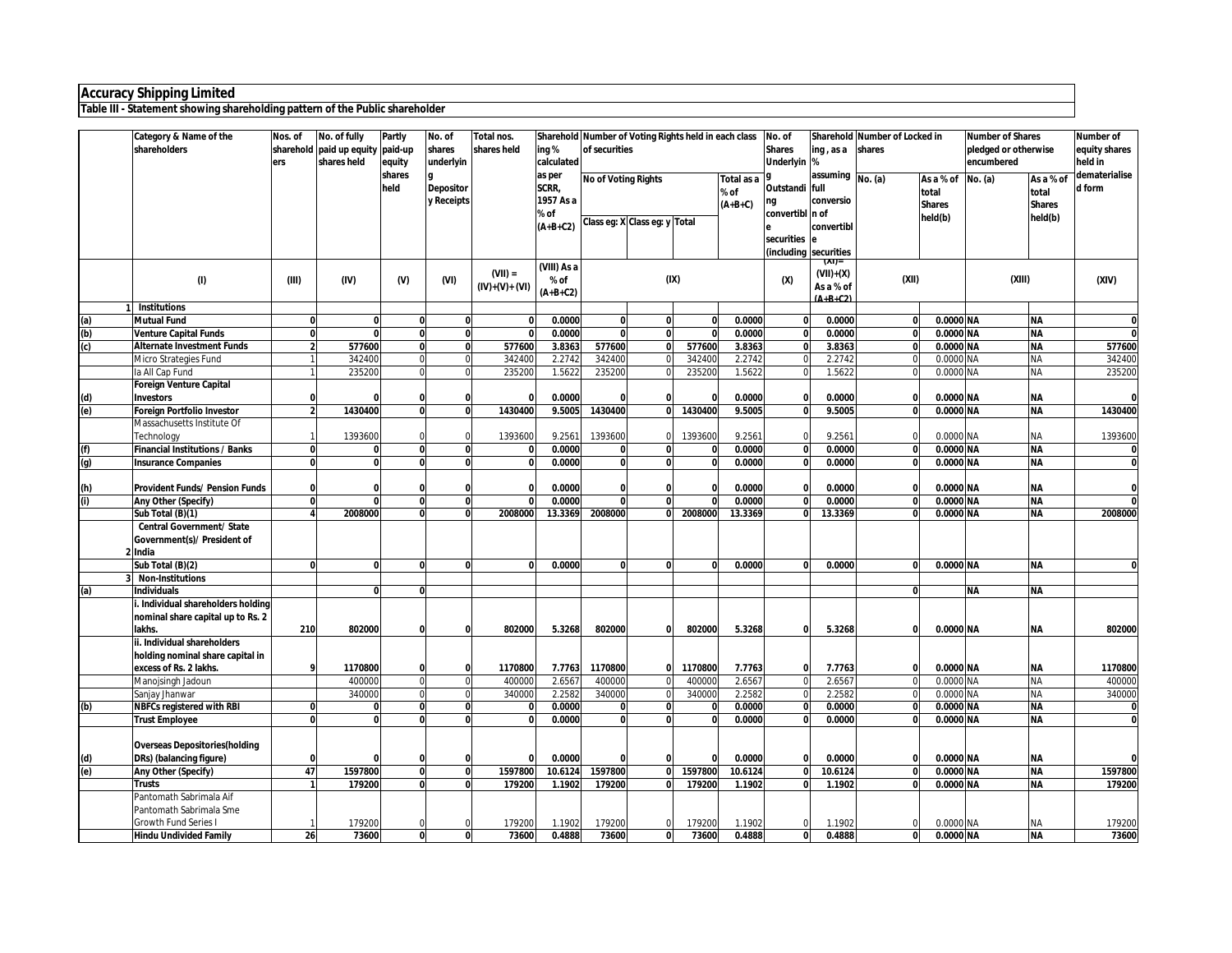| Non Resident Indians (Non       |     |         |  |         |         |         |         |         |         |           |            |         |
|---------------------------------|-----|---------|--|---------|---------|---------|---------|---------|---------|-----------|------------|---------|
| Repat)                          |     | 23400   |  | 23400   | 0.1554  | 23400   | 23400   | 0.1554  | 0.1554  | 0.0000 NA | <b>NA</b>  | 23400   |
| Non Resident Indians (Repat)    |     | 3200    |  | 3200    | 0.0213  | 3200    | 3200    | 0.0213  | 0.0213  | 0.0000 NA | <b>NA</b>  | 3200    |
| <b>Clearing Member</b>          |     | 3200    |  | 3200    | 0.0213  | 3200    | 3200    | 0.0213  | 0.0213  | 0.0000 NA | <b>INA</b> | 3200    |
| <b>Bodies Corporate</b>         |     | 1315200 |  | 1315200 | 8.7354  | 1315200 | 1315200 | 8.7354  | 8.7354  | 0.0000 NA | INA        | 1315200 |
| Pantomath Stock Brokers Private |     |         |  |         |         |         |         |         |         |           |            |         |
| <i>imited</i>                   |     | 686400  |  | 686400  | 1.5590  | 686400  | 686400  | 4.5590  | 4.5590  | 0.0000 NA | NA.        | 686400  |
| Rikhav Securities Limited       |     | 574400  |  | 574400  | 3.8151  | 574400  | 574400  | 3.8151  | 3.8151  | 0.0000 NA | .NA        | 574400  |
| Sub Total (B)(3)                | 266 | 3570600 |  | 3570600 | 23.7155 | 3570600 | 3570600 | 23.7155 | 23.7155 | 0.0000 NA | <b>NA</b>  | 3570600 |
| Total Public Shareholding (B)=  |     |         |  |         |         |         |         |         |         |           |            |         |
| $(B)(1)+(B)(2)+(B)(3)$          | 270 | 5578600 |  | 5578600 | 37.0523 | 5578600 | 5578600 | 37.0523 | 37.0523 | 0.0000 NA |            | 5578600 |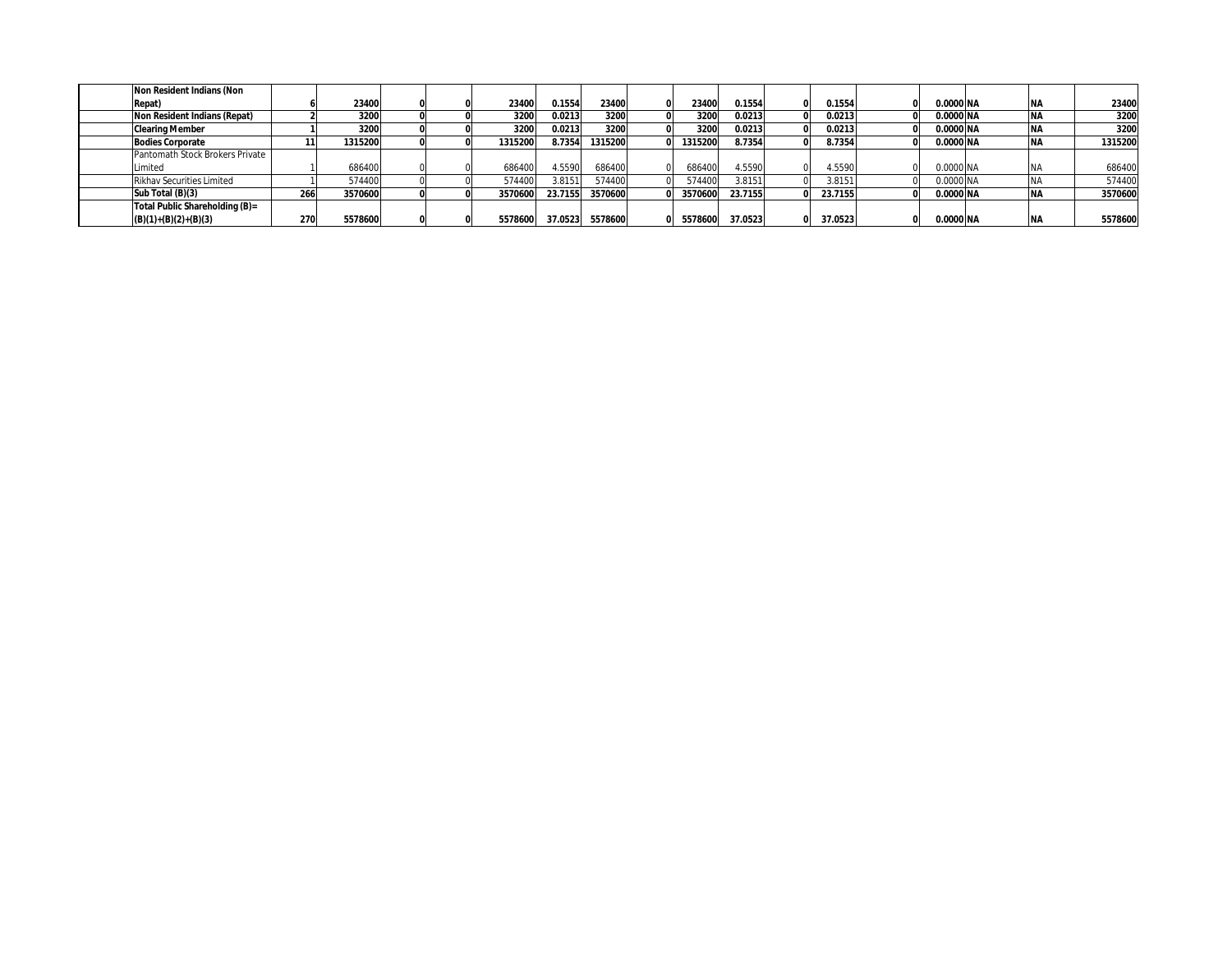**Table IV - Statement showing shareholding pattern of the Non Promoter- Non Public shareholder**

| Category & Name of the                                                                              | <b>PAN</b> | Nos. of | No. of fully                     | Partly         | No. of shares     | Total nos.                   |                                                    |               | Sharehold Number of Voting Rights held in each class        |      |                                 | No. of                                            |                                                                          | Sharehold Number of Locked in |                                                          | <b>Number of Shares</b> |                                                | <b>Number of</b>        |
|-----------------------------------------------------------------------------------------------------|------------|---------|----------------------------------|----------------|-------------------|------------------------------|----------------------------------------------------|---------------|-------------------------------------------------------------|------|---------------------------------|---------------------------------------------------|--------------------------------------------------------------------------|-------------------------------|----------------------------------------------------------|-------------------------|------------------------------------------------|-------------------------|
| shareholders                                                                                        |            |         | sharehold paid up equity paid-up |                | underlying        | shares held                  | ing %                                              | of securities |                                                             |      |                                 | <b>Shares</b>                                     | ling, as a shares                                                        |                               |                                                          | pledged or otherwise    |                                                | equity shares           |
|                                                                                                     |            | ers     | shares held                      | equity         | <b>Depository</b> |                              | calculated                                         |               |                                                             |      |                                 | Underlyin I'                                      |                                                                          |                               |                                                          | encumbered              |                                                | held in                 |
|                                                                                                     |            |         |                                  | shares<br>held | <b>Receipts</b>   |                              | as per<br>SCRR,<br>1957 As a<br>% of<br>$(A+B+C2)$ |               | <b>No of Voting Rights</b><br>Class eg: X Class eg: y Total |      | Total as a<br>% of<br>$(A+B+C)$ | Outstandi full<br>convertibl n of<br>securities e | assuming $N_0$ . (a)<br>conversio<br>convertibl<br>(including securities |                               | As a % of $No. (a)$<br>total<br><b>Shares</b><br>held(b) |                         | As a % of<br>total<br><b>Shares</b><br>held(b) | dematerialise<br>d form |
| $\left( 0\right)$                                                                                   | (II)       | (III)   | (IV)                             | $W$            | (VI)              | $(VII) =$<br>$(IV)+(V)+(VI)$ | (VIII) As a<br>% of<br>$(A+B+C2)$                  |               |                                                             | (IX) |                                 | (X)                                               | (AI)=<br>$(VII)+(X)$<br>As a % of<br>$(A+R+C2)$                          | (XII)                         |                                                          | (XIII)                  |                                                | (XIV)                   |
| <b>Custodian/DR Holder</b>                                                                          |            |         | 0                                |                |                   |                              | 0.0000                                             |               |                                                             |      | 0.0000                          |                                                   | 0.0000                                                                   |                               | 0.0000 NA                                                |                         | <b>NA</b>                                      |                         |
| <b>Employee Benefit Trust (under</b><br>SEBI (Share based Employee<br>2 Benefit) Regulations, 2014) |            |         |                                  |                |                   |                              | 0.0000                                             |               |                                                             |      | 0.0000                          |                                                   | 0.0000                                                                   |                               | 0.0000 NA                                                |                         | <b>NA</b>                                      |                         |
| <b>Total Non-Promoter- Non Public</b><br>Shareholding $(C) = (C)(1)+(C)(2)$                         |            |         |                                  |                |                   |                              | 0.0000                                             |               |                                                             |      | 0.0000                          |                                                   | 0.0000                                                                   |                               | 0.0000 NA                                                |                         | <b>NA</b>                                      |                         |